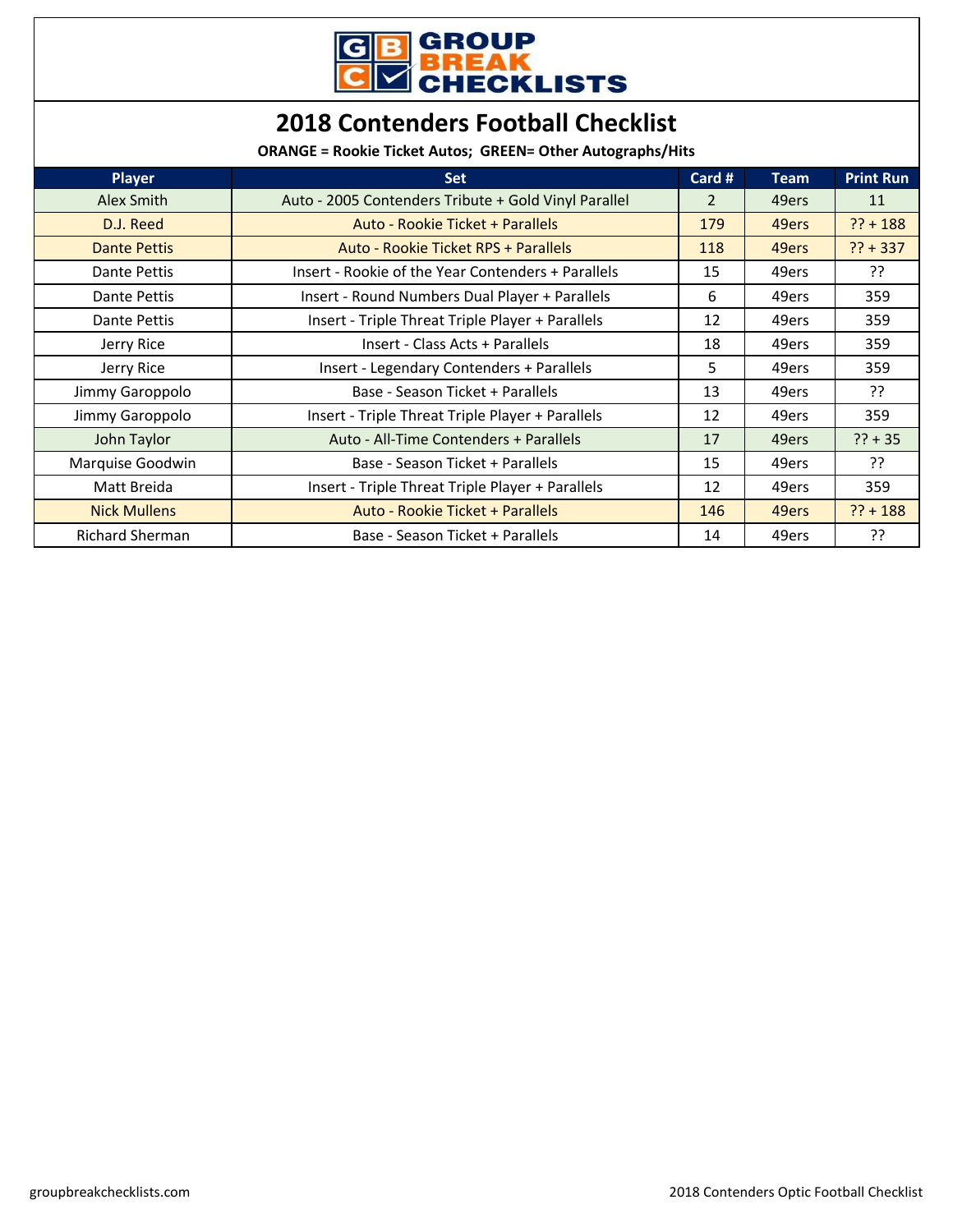| <b>Player</b>         | <b>Set</b>                                         | Card #         | <b>Team</b>  | <b>Print Run</b> |
|-----------------------|----------------------------------------------------|----------------|--------------|------------------|
| Allen Robinson II     | Base - Season Ticket + Parallels                   | 74             | <b>Bears</b> | ??               |
| <b>Anthony Miller</b> | Auto - Rookie Ticket RPS + Parallels               | 120            | <b>Bears</b> | $?? + 387$       |
| <b>Anthony Miller</b> | Insert - Rookie of the Year Contenders + Parallels | 17             | <b>Bears</b> | ??               |
| <b>Anthony Miller</b> | Insert - Round Numbers Dual Player + Parallels     | $\overline{7}$ | Bears        | 359              |
| <b>Brian Urlacher</b> | Insert - Class Acts + Parallels                    | 11             | Bears        | 359              |
| Danny Trevathan       | Insert - Triple Threat Triple Player + Parallels   | 4              | <b>Bears</b> | 359              |
| <b>Dick Butkus</b>    | Auto - All-Time Contenders + Parallels             | 20             | <b>Bears</b> | $?? + 13$        |
| Dick Butkus           | Insert - Legendary Contenders + Parallels          | 13             | <b>Bears</b> | 359              |
| Javon Wims            | Auto - Rookie Ticket Parallels Only                | 180            | <b>Bears</b> | 40               |
| Jordan Howard         | Base - Season Ticket + Parallels                   | 73             | <b>Bears</b> | ??               |
| Jordan Howard         | Insert - Xs and Os Dual Player + Parallels         | 3              | Bears        | 359              |
| Khalil Mack           | Base - Season Ticket + Parallels                   | 24             | Bears        | ??               |
| Khalil Mack           | Insert - Triple Threat Triple Player + Parallels   | 4              | <b>Bears</b> | 359              |
| Khalil Mack           | Insert - Xs and Os Dual Player + Parallels         | 3              | <b>Bears</b> | 359              |
| Mitchell Trubisky     | Base - Season Ticket + Parallels                   | 72             | <b>Bears</b> | ??               |
| Roquan Smith          | Auto - Player of the Year Contenders + Parallels   | 17             | <b>Bears</b> | $?? + 35$        |
| <b>Roquan Smith</b>   | Auto - Rookie Ticket + Parallels                   | 144            | <b>Bears</b> | $?? + 188$       |
| Roquan Smith          | Insert - Rookie of the Year Contenders + Parallels | 18             | <b>Bears</b> | יִ               |
| Roquan Smith          | Insert - Triple Threat Triple Player + Parallels   | 4              | <b>Bears</b> | 359              |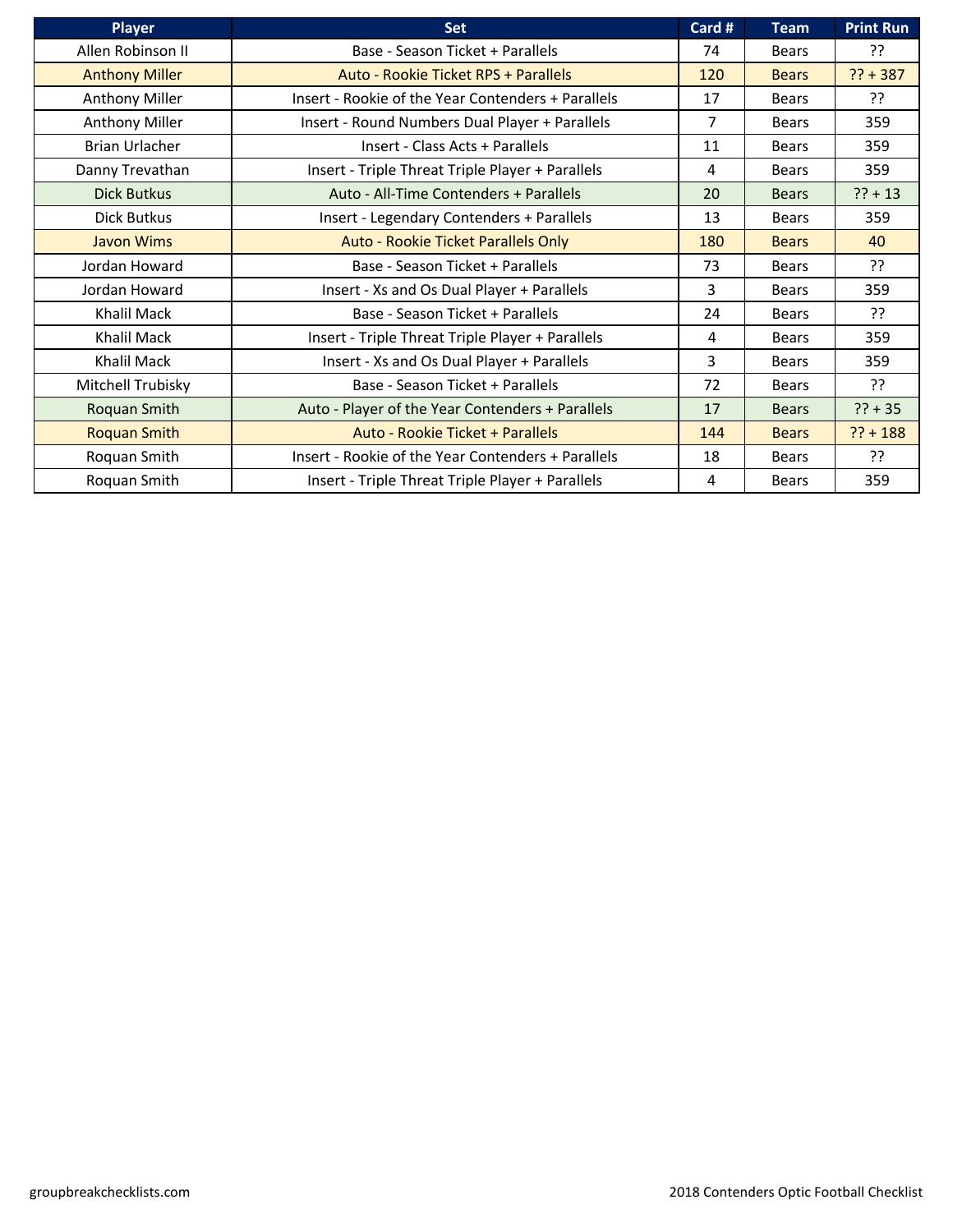| Player                 | <b>Set</b>                                     | Card # | <b>Team</b>    | <b>Print Run</b> |
|------------------------|------------------------------------------------|--------|----------------|------------------|
| A.J. Green             | Base - Season Ticket + Parallels               | 71     | <b>Bengals</b> | ??               |
| A.J. Green             | Insert - Xs and Os Dual Player + Parallels     | 16     | Bengals        | 359              |
| Andy Dalton            | Base - Season Ticket + Parallels               | 70     | Bengals        | ??               |
| Jessie Bates           | Base - Rookie Ticket                           | 93     | Bengals        | ??               |
| <b>Malik Jefferson</b> | Auto - Rookie Ticket + Parallels               | 182    | <b>Bengals</b> | $?? + 188$       |
| <b>Mark Walton</b>     | Auto - Rookie Ticket RPS + Parallels           | 131    | <b>Bengals</b> | $?? + 336$       |
| Mark Walton            | Insert - Round Numbers Dual Player + Parallels | 11     | Bengals        | 359              |
| William Jackson III    | Insert - Xs and Os Dual Player + Parallels     | 16     | <b>Bengals</b> | 359              |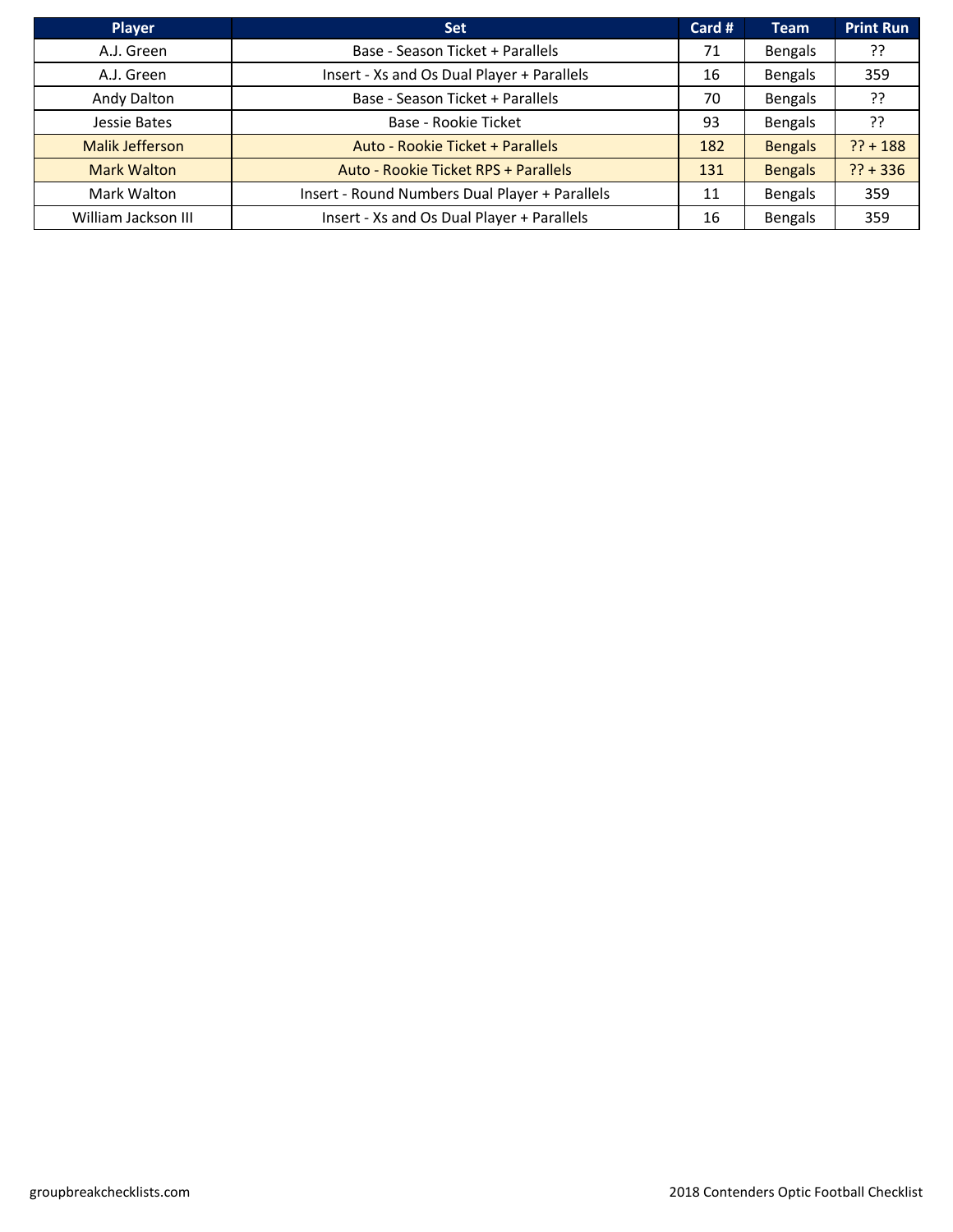| <b>Player</b>           | <b>Set</b>                                                 | Card # | <b>Team</b>  | <b>Print Run</b> |
|-------------------------|------------------------------------------------------------|--------|--------------|------------------|
| <b>Bruce Smith</b>      | Auto - All-Time Contenders + Parallels                     | 4      | <b>Bills</b> | $?? + 13$        |
| <b>Josh Allen</b>       | Auto - Rookie Ticket RPS + Parallels                       | 105    | <b>Bills</b> | $?? + 203$       |
| Josh Allen              | Insert - Rookie of the Year Contenders + Parallels         | 5      | <b>Bills</b> | ??               |
| Josh Allen              | Insert - Round Numbers Dual Player + Parallels             | 2      | <b>Bills</b> | 359              |
| Kelvin Benjamin         | Base - Season Ticket + Parallels                           | 79     | <b>Bills</b> | ??               |
| LeSean McCoy            | Base - Season Ticket + Parallels                           | 78     | <b>Bills</b> | ??               |
| Robert Foster           | Base - Rookie Ticket                                       | 98     | <b>Bills</b> | ??               |
| <b>Tremaine Edmunds</b> | Auto - Rookie Ticket + Parallels                           | 148    | <b>Bills</b> | $?? + 188$       |
| Zay Jones               | Auto - 2017 Contenders Optic Rookie Ticket RPS + Parallels |        | <b>Bills</b> | $?? + 115$       |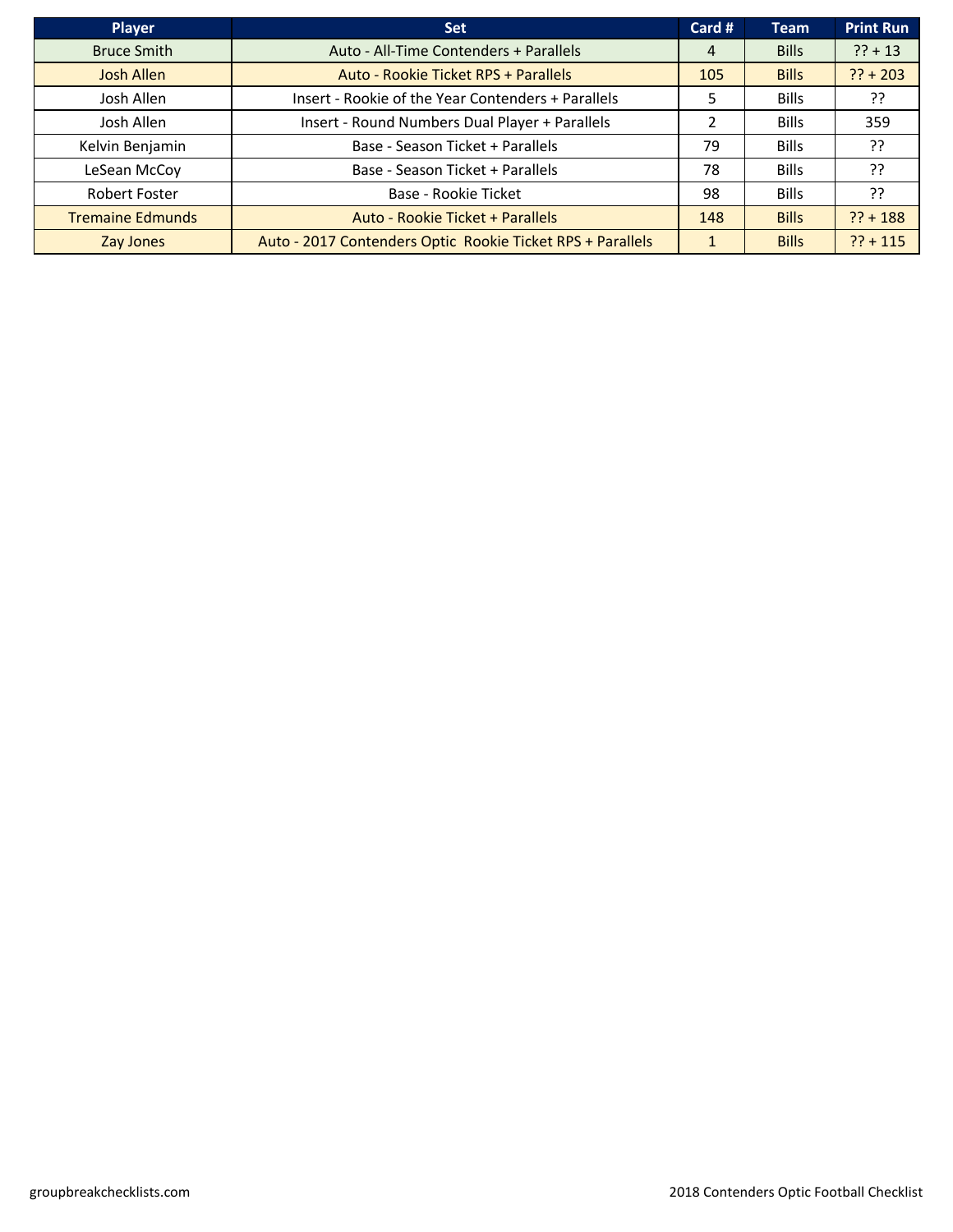| Player                  | <b>Set</b>                                         | Card #         | <b>Team</b>    | <b>Print Run</b> |
|-------------------------|----------------------------------------------------|----------------|----------------|------------------|
| <b>Bradley Chubb</b>    | Auto - Rookie Ticket RPS + Parallels               | 104            | <b>Broncos</b> | $?? + 263$       |
| <b>Bradley Chubb</b>    | Insert - Rookie of the Year Contenders + Parallels | 4              | <b>Broncos</b> | ??               |
| <b>Bradley Chubb</b>    | Insert - Round Numbers Dual Player + Parallels     | 13             | <b>Broncos</b> | 359              |
| <b>Bradley Chubb</b>    | Insert - Triple Threat Triple Player + Parallels   | 18             | <b>Broncos</b> | 359              |
| <b>Brandon Marshall</b> | Insert - Triple Threat Triple Player + Parallels   | 18             | <b>Broncos</b> | 359              |
| Case Keenum             | Base - Season Ticket + Parallels                   | 64             | <b>Broncos</b> | ??               |
| <b>Courtland Sutton</b> | Auto - Rookie Ticket RPS + Parallels               | 115            | <b>Broncos</b> | $?? + 337$       |
| <b>Courtland Sutton</b> | Insert - Rookie of the Year Contenders + Parallels | 14             | <b>Broncos</b> | ??               |
| Courtland Sutton        | Insert - Round Numbers Dual Player + Parallels     | 6              | <b>Broncos</b> | 359              |
| <b>DaeSean Hamilton</b> | Auto - Rookie Ticket RPS + Parallels               | 132            | <b>Broncos</b> | $?? + 387$       |
| DaeSean Hamilton        | Insert - Rookie of the Year Contenders + Parallels | 29             | <b>Broncos</b> | ??               |
| DaeSean Hamilton        | Insert - Round Numbers Dual Player + Parallels     | 12             | <b>Broncos</b> | 359              |
| John Elway              | Insert - Legendary Contenders + Parallels          | 6              | <b>Broncos</b> | 359              |
| <b>Josey Jewell</b>     | Auto - Rookie Ticket + Parallels                   | 194            | <b>Broncos</b> | $?? + 188$       |
| <b>Peyton Manning</b>   | Auto - All-Time Contenders + Parallels             | 8              | <b>Broncos</b> | $?? + 13$        |
| Peyton Manning          | Insert - Legendary Contenders + Parallels          | $\overline{7}$ | <b>Broncos</b> | 359              |
| <b>Phillip Lindsay</b>  | Auto - Rookie Ticket + Parallels                   | 200            | <b>Broncos</b> | $?? + 188$       |
| <b>Royce Freeman</b>    | Auto - Rookie Ticket RPS + Parallels               | 124            | <b>Broncos</b> | $?? + 387$       |
| Royce Freeman           | Insert - Rookie of the Year Contenders + Parallels | 19             | <b>Broncos</b> | ??               |
| <b>Terrell Davis</b>    | Auto - All-Time Contenders + Parallels             | 11             | <b>Broncos</b> | $?? + 13$        |
| <b>Terrell Davis</b>    | Insert - Class Acts + Parallels                    | 14             | <b>Broncos</b> | 359              |
| Von Miller              | Base - Season Ticket + Parallels                   | 65             | <b>Broncos</b> | ??               |
| Von Miller              | Insert - Triple Threat Triple Player + Parallels   | 18             | <b>Broncos</b> | 359              |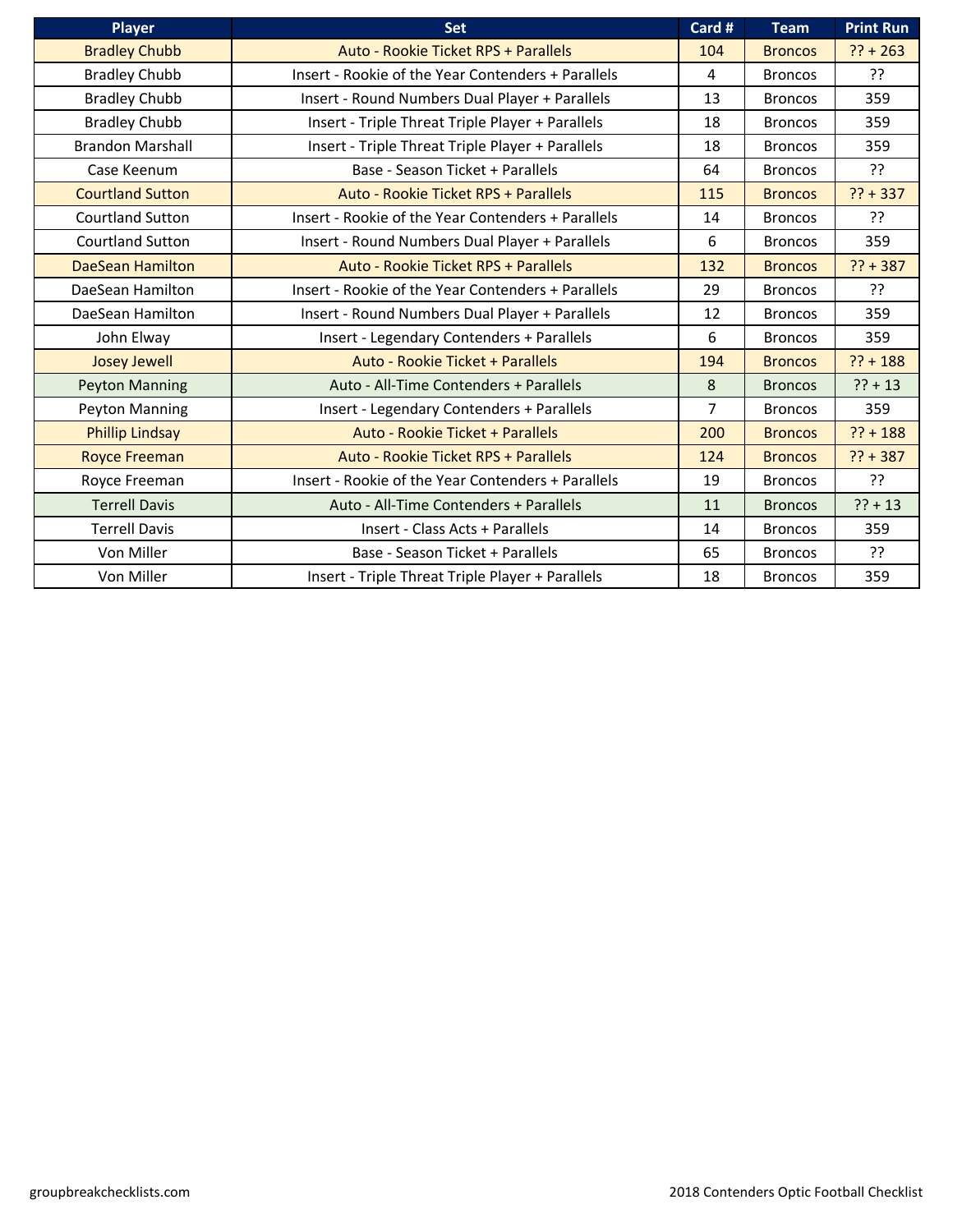| <b>Player</b>         | <b>Set</b>                                         | Card # | <b>Team</b>   | <b>Print Run</b> |
|-----------------------|----------------------------------------------------|--------|---------------|------------------|
| Antonio Callaway      | Base - Rookie Ticket                               | 92     | <b>Browns</b> | ??               |
| <b>Baker Mayfield</b> | Auto - Rookie Ticket RPS + Parallels               | 101    | <b>Browns</b> | $?? + 203$       |
| <b>Baker Mayfield</b> | Insert - Rookie of the Year Contenders + Parallels | 1      | <b>Browns</b> | ַיְ?             |
| <b>Baker Mayfield</b> | Insert - Round Numbers Dual Player + Parallels     | 1      | <b>Browns</b> | 359              |
| <b>Baker Mayfield</b> | Insert - Xs and Os Dual Player + Parallels         | 1      | <b>Browns</b> | 359              |
| <b>Chad Thomas</b>    | Auto - Rookie Ticket Parallels Only                | 195    | <b>Browns</b> | 40               |
| <b>Damion Ratley</b>  | Auto - Rookie Ticket + Parallels                   | 192    | <b>Browns</b> | $?? + 188$       |
| Denzel Ward           | Auto - Player of the Year Contenders + Parallels   | 19     | <b>Browns</b> | $?? + 35$        |
| <b>Denzel Ward</b>    | Auto - Rookie Ticket + Parallels                   | 143    | <b>Browns</b> | $?? + 188$       |
| Denzel Ward           | Insert - Round Numbers Dual Player + Parallels     | 15     | <b>Browns</b> | 359              |
| Denzel Ward           | Insert - Xs and Os Dual Player + Parallels         | 1      | <b>Browns</b> | 359              |
| Genard Avery          | Base - Rookie Ticket                               | 94     | <b>Browns</b> | ??               |
| Jarvis Landry         | Base - Season Ticket + Parallels                   | 69     | <b>Browns</b> | ??               |
| <b>Nick Chubb</b>     | Auto - Rookie Ticket RPS + Parallels               | 113    | <b>Browns</b> | $?? + 387$       |
| Nick Chubb            | Insert - Rookie of the Year Contenders + Parallels | 12     | <b>Browns</b> | ??               |
| Nick Chubb            | Insert - Round Numbers Dual Player + Parallels     | 5.     | <b>Browns</b> | 359              |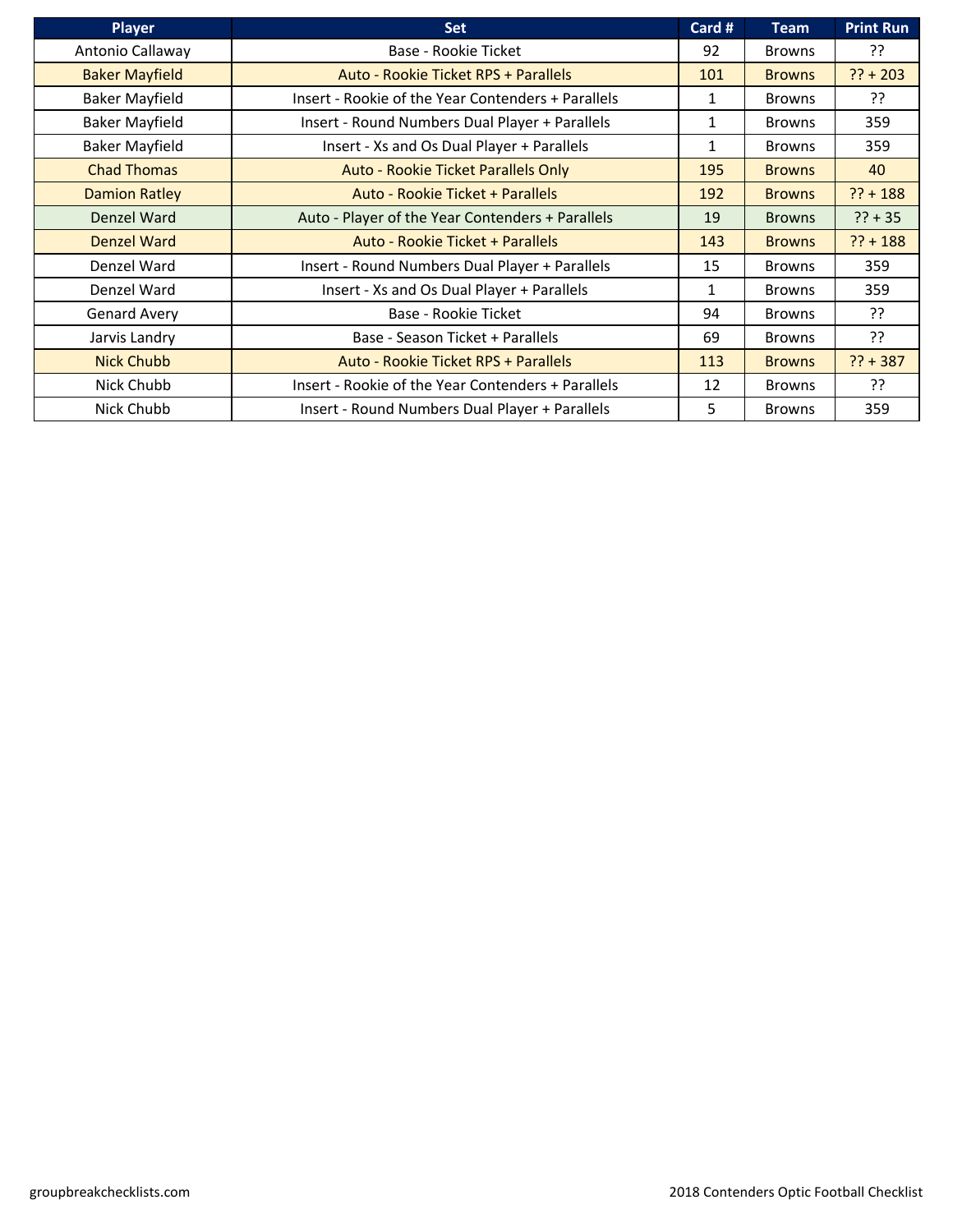| <b>Player</b>          | <b>Set</b>                                         | Card # | <b>Team</b>       | <b>Print Run</b> |
|------------------------|----------------------------------------------------|--------|-------------------|------------------|
| <b>Carlton Davis</b>   | Auto - Rookie Ticket + Parallels                   | 157    | <b>Buccaneers</b> | $?? + 188$       |
| Gerald McCoy           | Base - Season Ticket + Parallels                   | 9      | <b>Buccaneers</b> | ??               |
| Jameis Winston         | Base - Season Ticket + Parallels                   |        | <b>Buccaneers</b> | ??               |
| <b>Justin Watson</b>   | Auto - Rookie Ticket + Parallels                   | 196    | <b>Buccaneers</b> | $?? + 188$       |
| Mike Evans             | Base - Season Ticket + Parallels                   | 8      | <b>Buccaneers</b> | יִ               |
| <b>Riley Ferguson</b>  | Auto - Rookie Ticket + Parallels                   | 174    | <b>Buccaneers</b> | $?? + 188$       |
| <b>Ronald Jones II</b> | Auto - Rookie Ticket RPS + Parallels               | 114    | <b>Buccaneers</b> | $?? + 387$       |
| Ronald Jones II        | Insert - Rookie of the Year Contenders + Parallels | 13     | <b>Buccaneers</b> | ??               |
| Ronald Jones II        | Insert - Round Numbers Dual Player + Parallels     | 5.     | <b>Buccaneers</b> | 359              |
| <b>Warren Sapp</b>     | Auto - All-Time Contenders + Parallels             | 9      | <b>Buccaneers</b> | $?? + 20$        |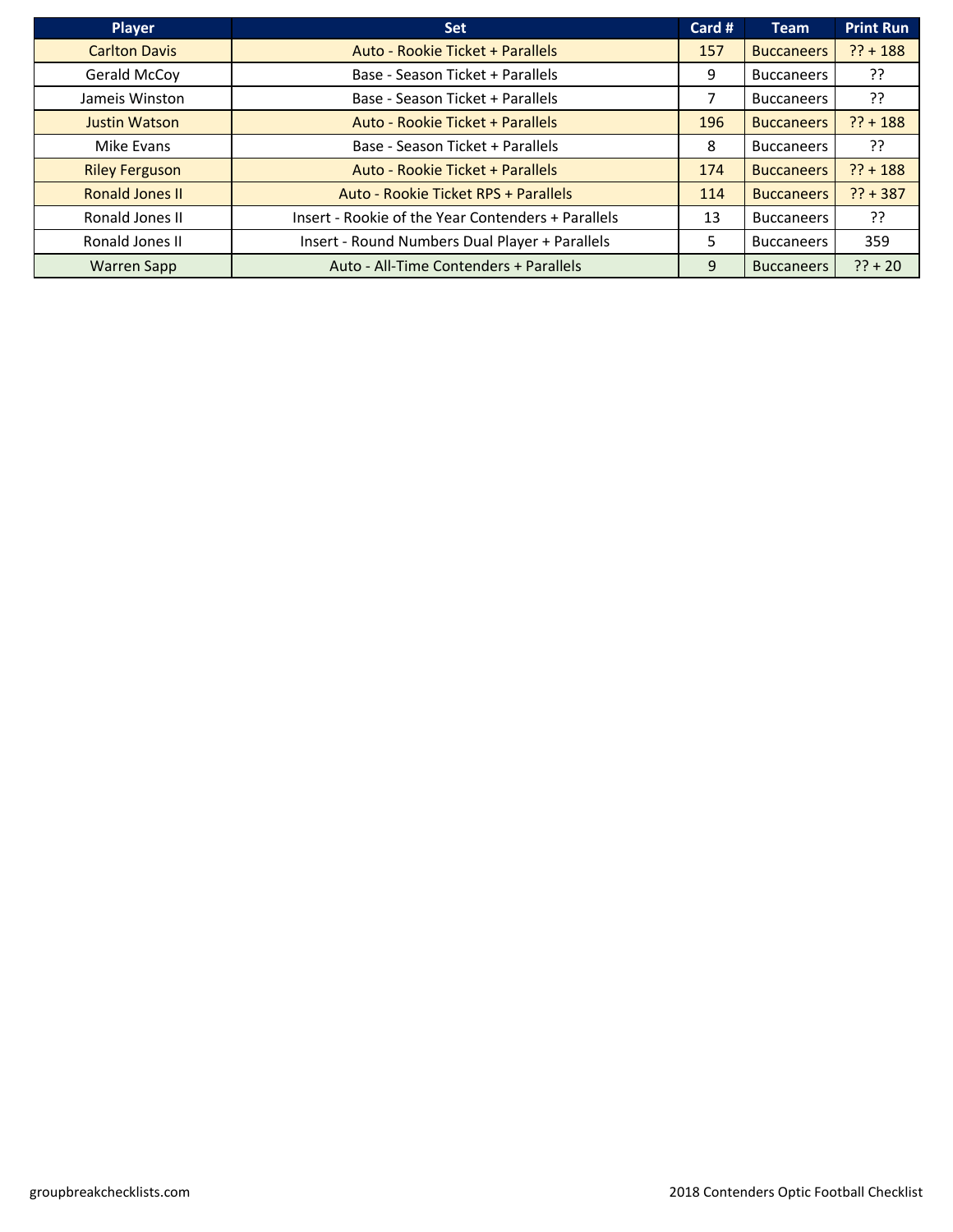| <b>Player</b>         | <b>Set</b>                                         | Card # | <b>Team</b>      | <b>Print Run</b> |
|-----------------------|----------------------------------------------------|--------|------------------|------------------|
| <b>Chase Edmonds</b>  | Auto - Rookie Ticket + Parallels                   | 162    | <b>Cardinals</b> | $?? + 188$       |
| <b>Christian Kirk</b> | Auto - Rookie Ticket RPS + Parallels               | 119    | <b>Cardinals</b> | $?? + 229$       |
| Christian Kirk        | Insert - Round Numbers Dual Player + Parallels     |        | Cardinals        | 359              |
| David Johnson         | Auto - Veteran Ticket + Gold Vinyl Parallel        | 8      | Cardinals        | 26               |
| David Johnson         | Base - Season Ticket + Parallels                   | 87     | Cardinals        | ??               |
| <b>Josh Rosen</b>     | Auto - Rookie Ticket RPS + Parallels               | 106    | <b>Cardinals</b> | $?? + 203$       |
| Josh Rosen            | Insert - Rookie of the Year Contenders + Parallels | 6      | Cardinals        | יִ?              |
| Josh Rosen            | Insert - Round Numbers Dual Player + Parallels     | 2      | Cardinals        | 359              |
| Larry Fitzgerald      | Base - Season Ticket + Parallels                   | 86     | Cardinals        | ??               |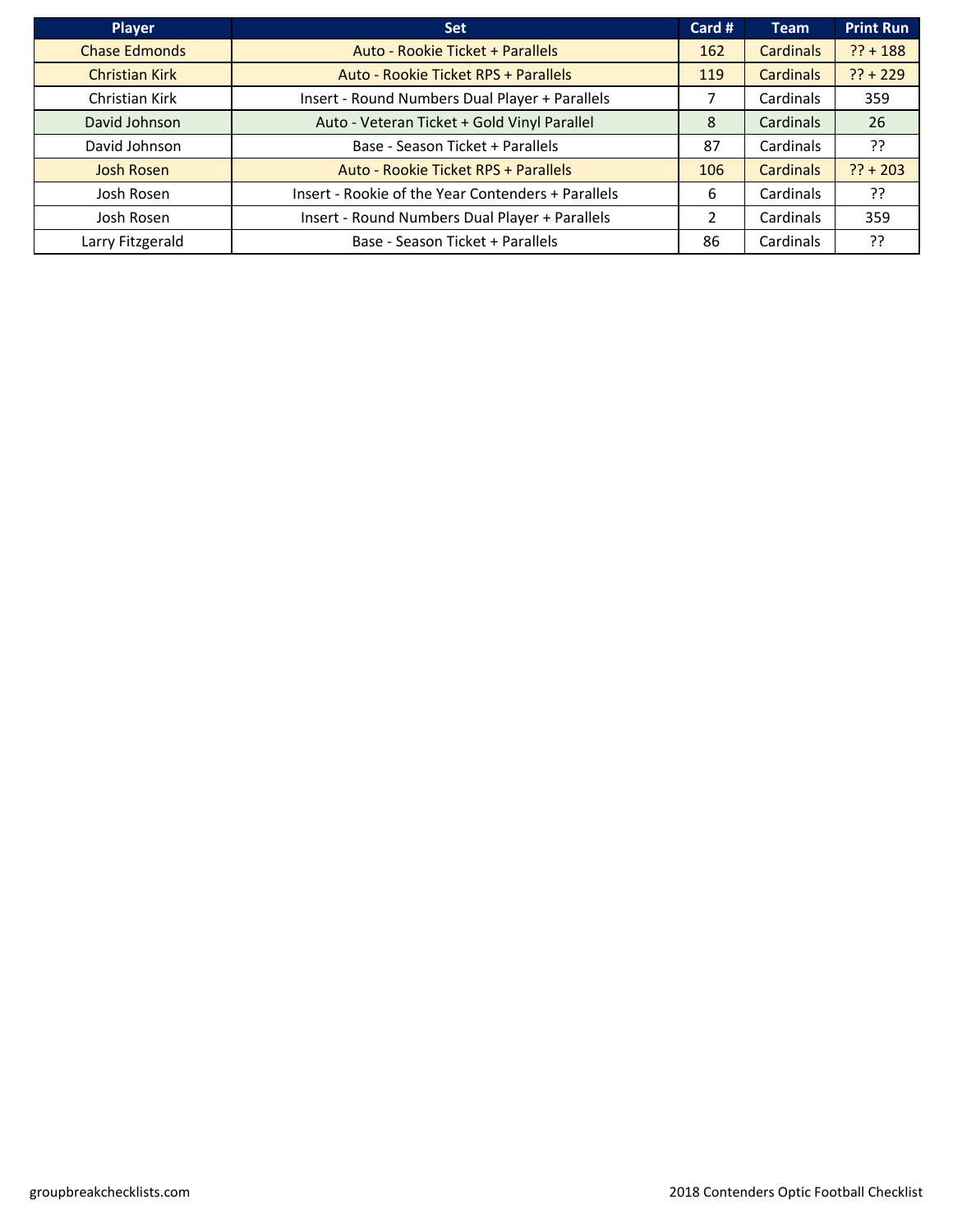| <b>Player</b>            | Set                                                  | Card # | <b>Team</b>     | <b>Print Run</b> |
|--------------------------|------------------------------------------------------|--------|-----------------|------------------|
| <b>Derwin James</b>      | Auto - Rookie Ticket + Parallels                     | 149    | <b>Chargers</b> | $?? + 188$       |
| Derwin James             | Insert - Round Numbers Dual Player + Parallels       | 14     | Chargers        | 359              |
| <b>Dylan Cantrell</b>    | Auto - Rookie Ticket + Parallels                     | 167    | <b>Chargers</b> | $?? + 188$       |
| Joey Bosa                | Base - Season Ticket + Parallels                     | 47     | Chargers        | יִ               |
| Keenan Allen             | Insert - Triple Threat Triple Player + Parallels     | 19     | Chargers        | 359              |
| <b>Kyzir White</b>       | Auto - Rookie Ticket + Parallels                     | 190    | <b>Chargers</b> | $?? + 188$       |
| <b>Melvin Gordon III</b> | Auto - Veteran Ticket + Gold Vinyl Parallel          | 15     | <b>Chargers</b> | 26               |
| Melvin Gordon III        | Base - Season Ticket + Parallels                     | 46     | Chargers        | יִ               |
| Melvin Gordon III        | Insert - Triple Threat Triple Player + Parallels     | 19     | Chargers        | 359              |
| Melvin Gordon III        | Insert - Xs and Os Dual Player + Parallels           | 9      | Chargers        | 359              |
| Melvin Ingram            | Insert - Xs and Os Dual Player + Parallels           | 9      | Chargers        | 359              |
| <b>Philip Rivers</b>     | Auto - Veteran Ticket + Gold Vinyl Parallel          | 19     | Chargers        | 26               |
| <b>Philip Rivers</b>     | Auto - 2004 Contenders Tribute + Gold Vinyl Parallel | 3      | Chargers        | 11               |
| <b>Philip Rivers</b>     | Base - Season Ticket + Parallels                     | 45     | Chargers        | ??               |
| <b>Philip Rivers</b>     | Insert - Triple Threat Triple Player + Parallels     | 19     | Chargers        | 359              |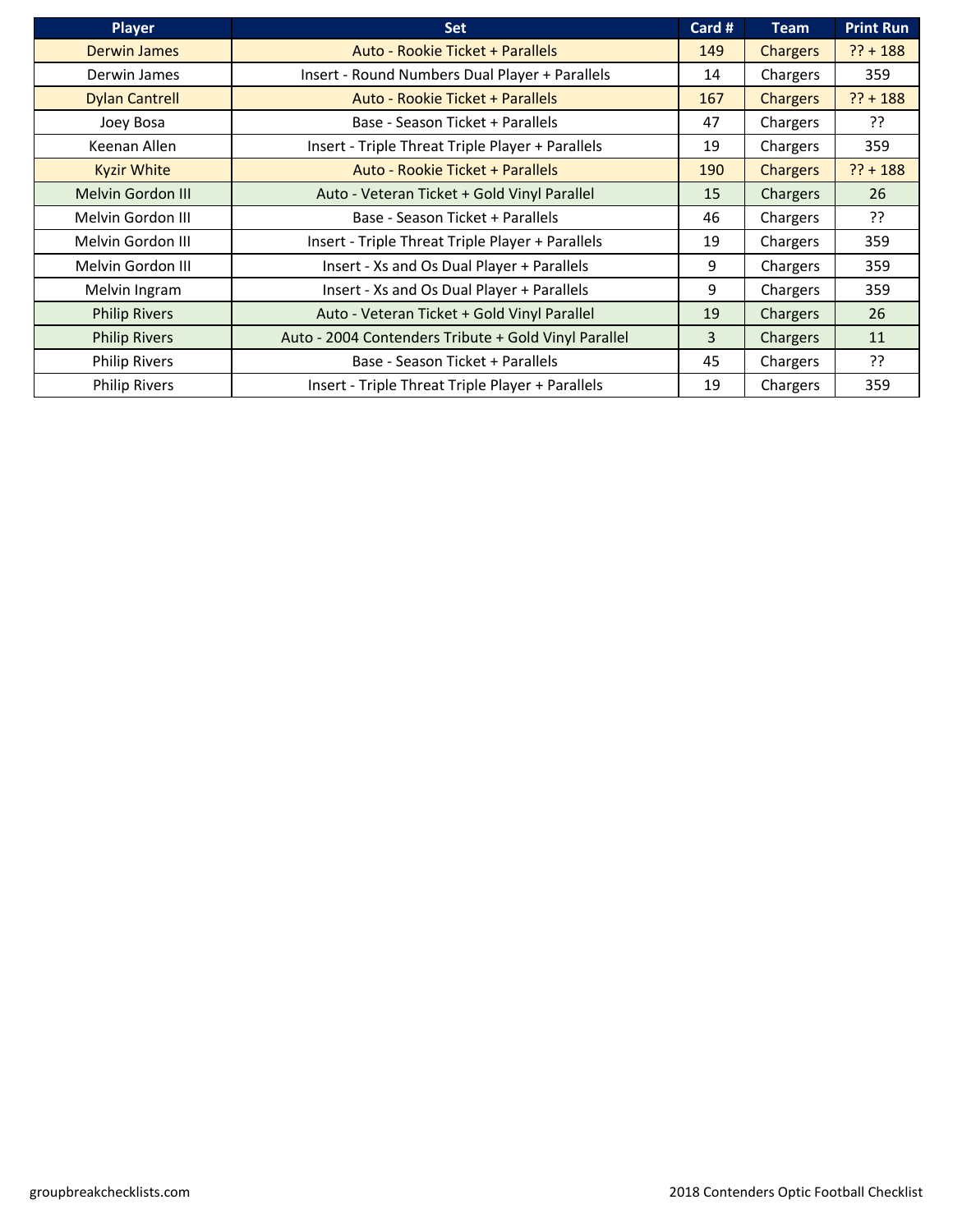| Player                    | <b>Set</b>                                       | Card #         | <b>Team</b>   | <b>Print Run</b> |
|---------------------------|--------------------------------------------------|----------------|---------------|------------------|
| <b>Eric Berry</b>         | Auto - Player of the Year Contenders + Parallels | 13             | <b>Chiefs</b> | $?? + 35$        |
| Justin Houston            | Insert - Xs and Os Dual Player + Parallels       | 7              | Chiefs        | 359              |
| Kareem Hunt               | Base - Season Ticket + Parallels                 | 50             | Chiefs        | ַיְ?             |
| Kareem Hunt               | Insert - Triple Threat Triple Player + Parallels | 5.             | Chiefs        | 359              |
| Larry Johnson             | Auto - All-Time Contenders + Parallels           | 16             | Chiefs        | $?? + 35$        |
| <b>Patrick Mahomes II</b> | Auto - Player of the Year Contenders + Parallels | 3              | Chiefs        | $?? + 30$        |
| <b>Patrick Mahomes II</b> | Base - Season Ticket + Parallels                 | 48             | Chiefs        | ַיְ?             |
| <b>Patrick Mahomes II</b> | Insert - Class Acts + Parallels                  | $\overline{2}$ | Chiefs        | 359              |
| <b>Patrick Mahomes II</b> | Insert - MVP Contenders + Parallels              | 6              | Chiefs        | 359              |
| <b>Patrick Mahomes II</b> | Insert - Triple Threat Triple Player + Parallels | 5.             | Chiefs        | 359              |
| <b>Patrick Mahomes II</b> | Insert - Xs and Os Dual Player + Parallels       | 7              | Chiefs        | 359              |
| Tony Gonzalez             | Insert - Legendary Contenders + Parallels        | 14             | Chiefs        | 359              |
| Tyreek Hill               | Base - Season Ticket + Parallels                 | 49             | Chiefs        | ??               |
| <b>Tyreek Hill</b>        | Insert - Triple Threat Triple Player + Parallels | 5.             | Chiefs        | 359              |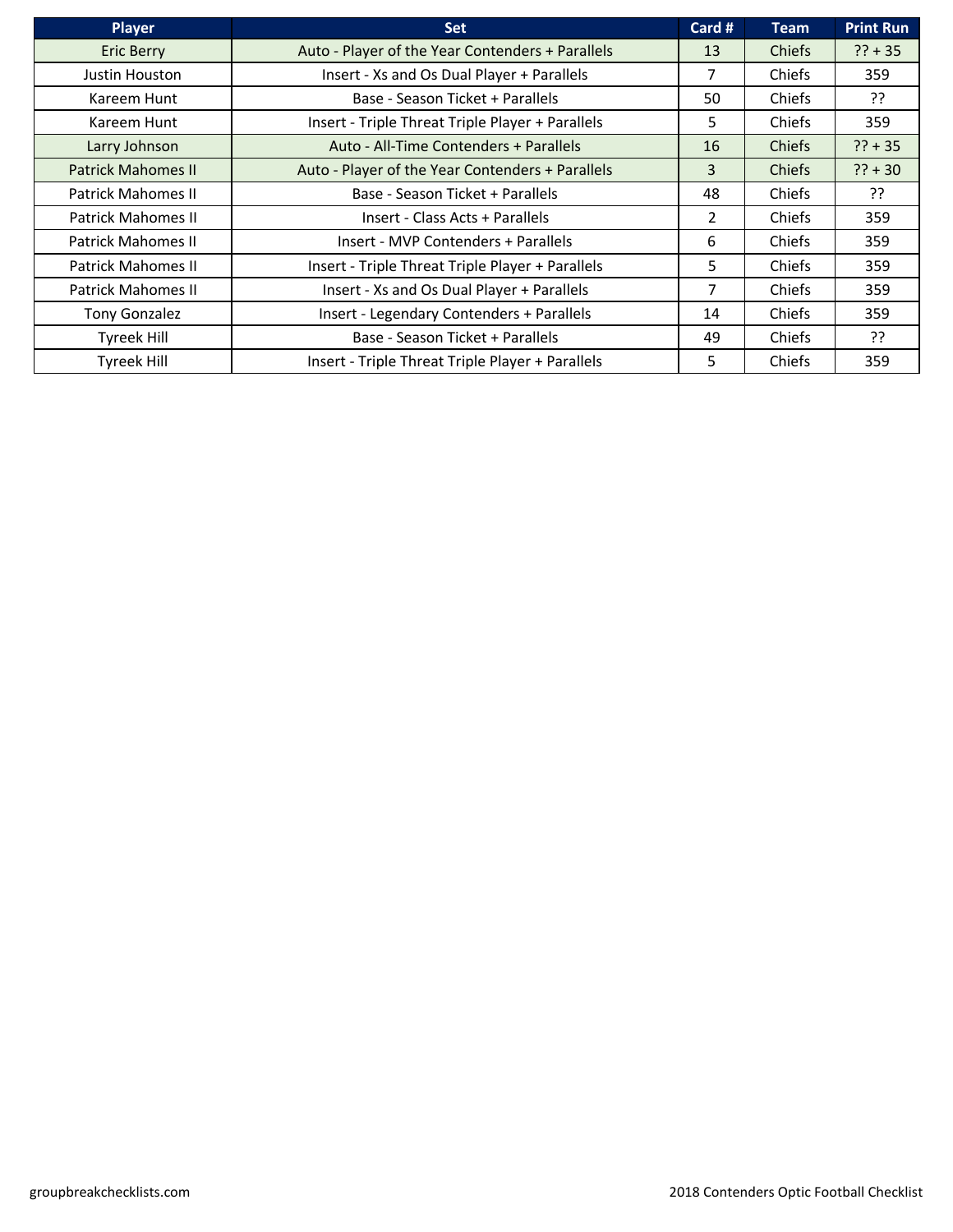| <b>Player</b>           | <b>Set</b>                                         | Card # | <b>Team</b>  | <b>Print Run</b> |
|-------------------------|----------------------------------------------------|--------|--------------|------------------|
| Andrew Luck             | Base - Season Ticket + Parallels                   | 55     | Colts        | ַרְכְ            |
| Andrew Luck             | Insert - Class Acts + Parallels                    | 5.     | Colts        | 359              |
| Andrew Luck             | Insert - Triple Threat Triple Player + Parallels   | 17     | Colts        | 359              |
| Darius Leonard          | Auto - Player of the Year Contenders + Parallels   | 20     | Colts        | $?? + 35$        |
| Darius Leonard          | Auto - Rookie Ticket + Parallels                   | 198    | <b>Colts</b> | $?? + 188$       |
| <b>Daurice Fountain</b> | Auto - Rookie Ticket RPS + Parallels               | 137    | <b>Colts</b> | $?? + 387$       |
| Deon Cain               | Auto - Rookie Ticket + Parallels                   | 197    | Colts        | $?? + 188$       |
| Eric Ebron              | Insert - Triple Threat Triple Player + Parallels   | 17     | Colts        | 359              |
| <b>Marshall Faulk</b>   | Auto - All-Time Contenders + Parallels             | 15     | Colts        | $?? + 13$        |
| <b>Nyheim Hines</b>     | Auto - Rookie Ticket RPS + Parallels               | 129    | Colts        | $?? + 387$       |
| Nyheim Hines            | Insert - Rookie of the Year Contenders + Parallels | 24     | Colts        | ??               |
| Nyheim Hines            | Insert - Round Numbers Dual Player + Parallels     | 11     | Colts        | 359              |
| Peyton Manning          | Insert - Class Acts + Parallels                    | 12     | Colts        | 359              |
| <b>Raymond Berry</b>    | Auto - All-Time Contenders + Parallels             | 14     | Colts        | $?? + 20$        |
| Reggie Wayne            | Auto - All-Time Contenders + Parallels             | 6      | Colts        | $?? + 13$        |
| T.Y. Hilton             | Base - Season Ticket + Parallels                   | 54     | Colts        | ַרְכִ            |
| T.Y. Hilton             | Insert - Triple Threat Triple Player + Parallels   | 17     | Colts        | 359              |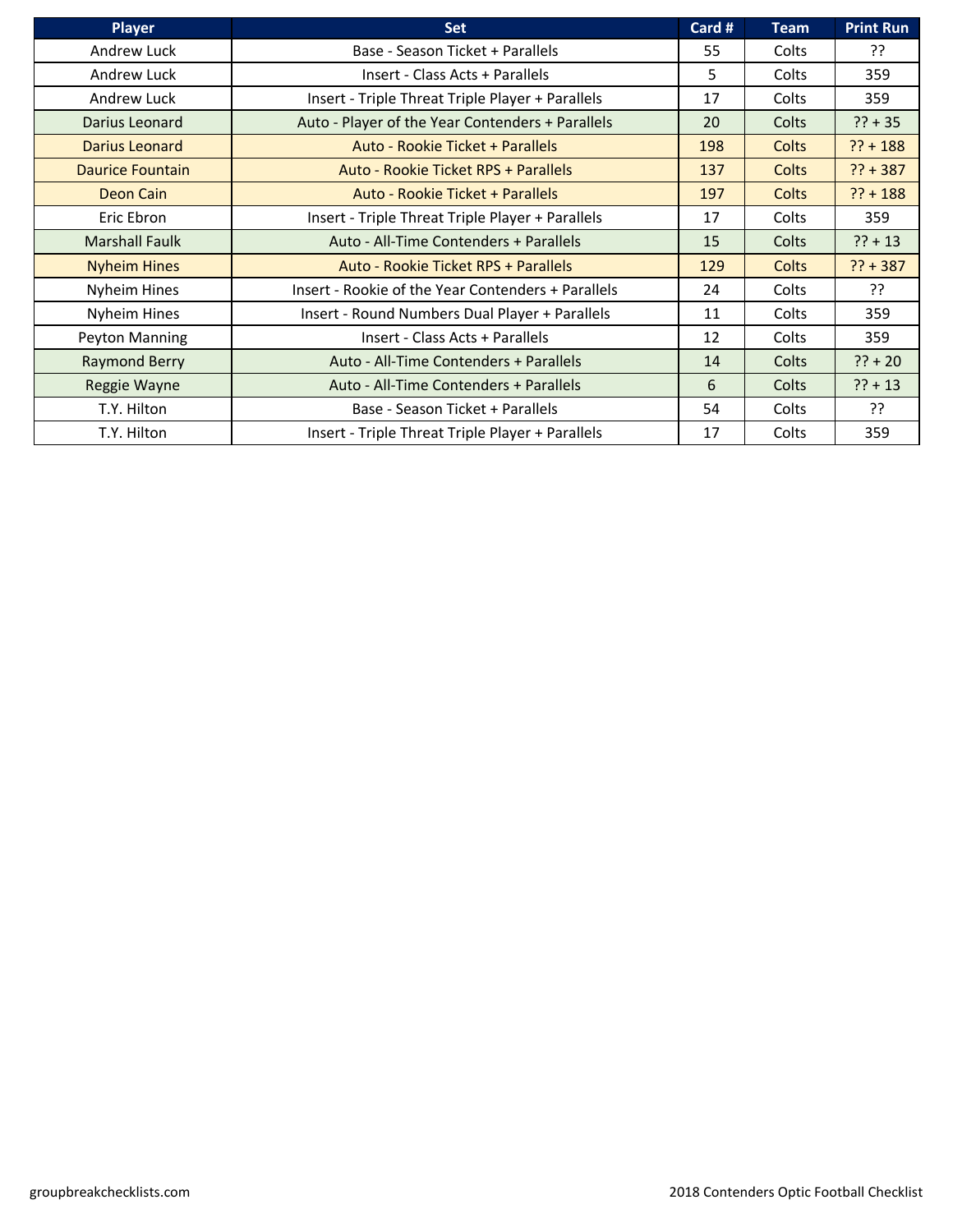| Player                      | <b>Set</b>                                           | Card #         | <b>Team</b>    | <b>Print Run</b> |
|-----------------------------|------------------------------------------------------|----------------|----------------|------------------|
| Amari Cooper                | Base - Season Ticket + Parallels                     | 25             | Cowboys        | ??               |
| Amari Cooper                | Insert - Triple Threat Triple Player + Parallels     | 11             | Cowboys        | 359              |
| Dak Prescott                | Base - Season Ticket + Parallels                     | 66             | Cowboys        | ??               |
| Dak Prescott                | Insert - Triple Threat Triple Player + Parallels     | 11             | Cowboys        | 359              |
| Dak Prescott                | Insert - Xs and Os Dual Player + Parallels           | 18             | Cowboys        | 359              |
| <b>Deion Sanders</b>        | Insert - Legendary Contenders + Parallels            | 11             | Cowboys        | 359              |
| <b>DeMarcus Lawrence</b>    | Insert - Xs and Os Dual Player + Parallels           | 18             | Cowboys        | 359              |
| <b>Emmitt Smith</b>         | Auto - All-Time Contenders + Parallels               | 3              | Cowboys        | $?? + 13$        |
| <b>Emmitt Smith</b>         | Auto - Franchise Honors                              | $\mathbf{1}$   | Cowboys        | ??               |
| <b>Emmitt Smith</b>         | Insert - Legendary Contenders + Parallels            | $\overline{2}$ | Cowboys        | 359              |
| <b>Ezekiel Elliott</b>      | Base - Season Ticket + Parallels                     | 67             | Cowboys        | ??               |
| <b>Ezekiel Elliott</b>      | Insert - Class Acts + Parallels                      | 3              | Cowboys        | 359              |
| <b>Ezekiel Elliott</b>      | Insert - MVP Contenders + Parallels                  | $\overline{7}$ | Cowboys        | 359              |
| <b>Ezekiel Elliott</b>      | Insert - Triple Threat Triple Player + Parallels     | 11             | Cowboys        | 359              |
| Larry Brown                 | Auto - Super Bowl Signatures                         | $\mathbf{1}$   | Cowboys        | ??               |
| <b>Leighton Vander Esch</b> | Auto - Rookie Ticket + Parallels                     | 151            | <b>Cowboys</b> | $?? + 188$       |
| <b>Michael Gallup</b>       | Auto - Rookie Ticket RPS + Parallels                 | 126            | Cowboys        | $?? + 337$       |
| Michael Gallup              | Insert - Rookie of the Year Contenders + Parallels   | 22             | Cowboys        | ??               |
| Michael Gallup              | Insert - Round Numbers Dual Player + Parallels       | 10             | Cowboys        | 359              |
| <b>Mike White</b>           | Auto - Rookie Ticket RPS + Parallels                 | 139            | <b>Cowboys</b> | $?? + 337$       |
| Sean Lee                    | Base - Season Ticket + Parallels                     | 68             | Cowboys        | ??               |
| <b>Tony Romo</b>            | Auto - 2003 Contenders Tribute + Gold Vinyl Parallel | $\mathbf{1}$   | Cowboys        | 11               |
| <b>Troy Aikman</b>          | Auto - All-Time Contenders + Parallels               | 10             | Cowboys        | $?? + 13$        |
| <b>Troy Aikman</b>          | Insert - Class Acts + Parallels                      | 16             | Cowboys        | 359              |
| <b>Troy Aikman</b>          | Insert - Legendary Contenders + Parallels            | $\overline{3}$ | Cowboys        | 359              |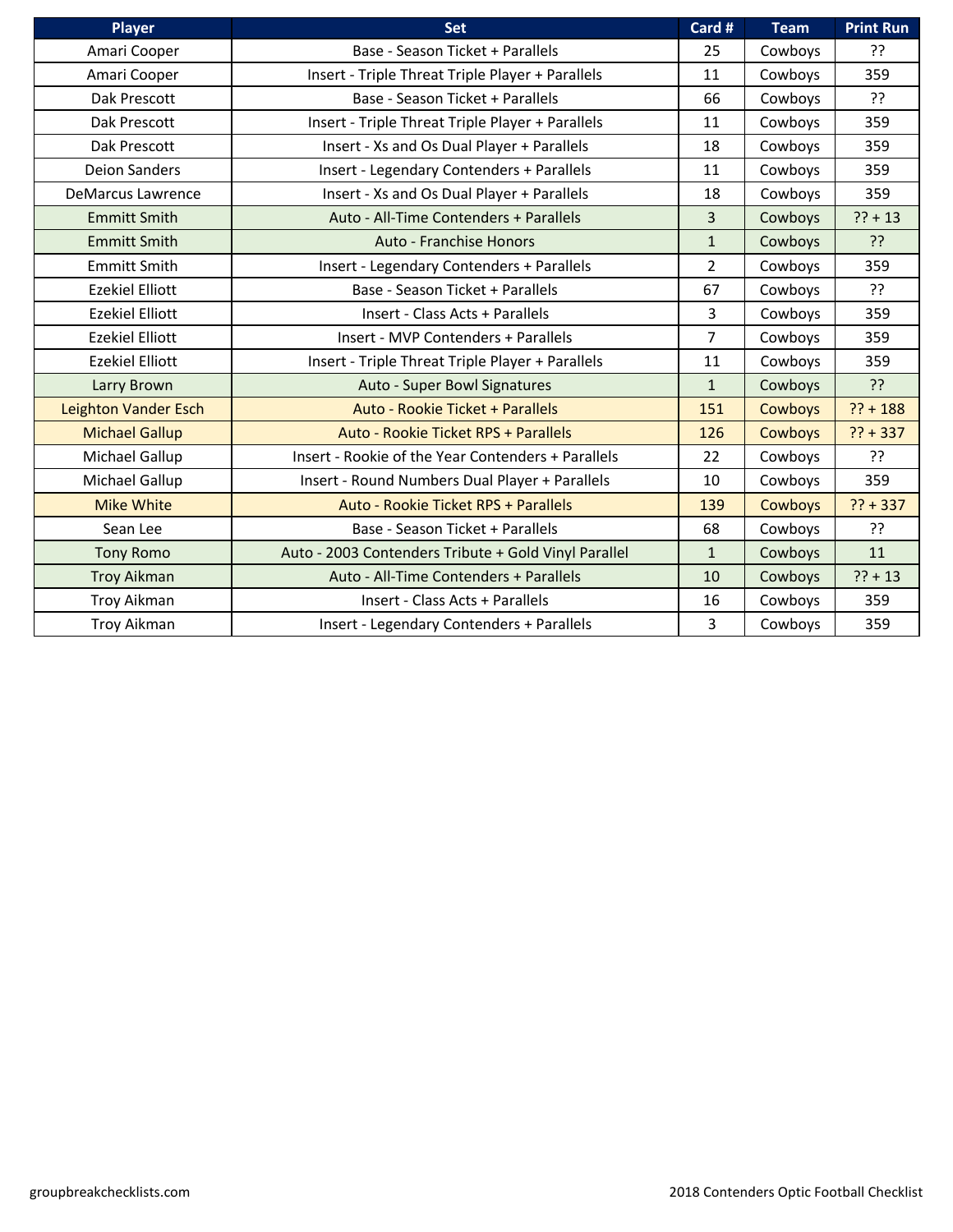| <b>Player</b>             | <b>Set</b>                                         | Card #        | <b>Team</b>     | <b>Print Run</b> |
|---------------------------|----------------------------------------------------|---------------|-----------------|------------------|
| Dan Marino                | Auto - All-Time Contenders + Parallels             | 18            | <b>Dolphins</b> | $?? + 13$        |
| Dan Marino                | Insert - Class Acts + Parallels                    | 19            | <b>Dolphins</b> | 359              |
| Dan Marino                | Insert - Legendary Contenders + Parallels          | 9             | <b>Dolphins</b> | 359              |
| <b>Kalen Ballage</b>      | Auto - Rookie Ticket RPS + Parallels               | 134           | <b>Dolphins</b> | $?? + 203$       |
| Kalen Ballage             | Insert - Rookie of the Year Contenders + Parallels | 16            | <b>Dolphins</b> | יִ?              |
| Kalen Ballage             | Insert - Xs and Os Dual Player + Parallels         | 20            | <b>Dolphins</b> | 359              |
| Kenyan Drake              | Base - Season Ticket + Parallels                   | 41            | <b>Dolphins</b> | ??               |
| <b>Luke Falk</b>          | Auto - Rookie Ticket + Parallels                   | 168           | <b>Dolphins</b> | $?? + 188$       |
| <b>Mike Gesicki</b>       | Auto - Rookie Ticket RPS + Parallels               | 116           | <b>Dolphins</b> | $?? + 337$       |
| Minkah Fitzpatrick        | Auto - Player of the Year Contenders + Parallels   | 18            | <b>Dolphins</b> | $?? + 35$        |
| <b>Minkah Fitzpatrick</b> | Auto - Rookie Ticket + Parallels                   | 145           | <b>Dolphins</b> | $?? + 188$       |
| Minkah Fitzpatrick        | Insert - Rookie of the Year Contenders + Parallels | 30            | <b>Dolphins</b> | ??               |
| Minkah Fitzpatrick        | Insert - Round Numbers Dual Player + Parallels     | 14            | <b>Dolphins</b> | 359              |
| Minkah Fitzpatrick        | Insert - Xs and Os Dual Player + Parallels         | 20            | <b>Dolphins</b> | 359              |
| Ryan Tannehill            | Base - Season Ticket + Parallels                   | 40            | <b>Dolphins</b> | יִ               |
| Zach Thomas               | Auto - All-Time Contenders + Parallels             | $\mathcal{P}$ | <b>Dolphins</b> | $?? + 35$        |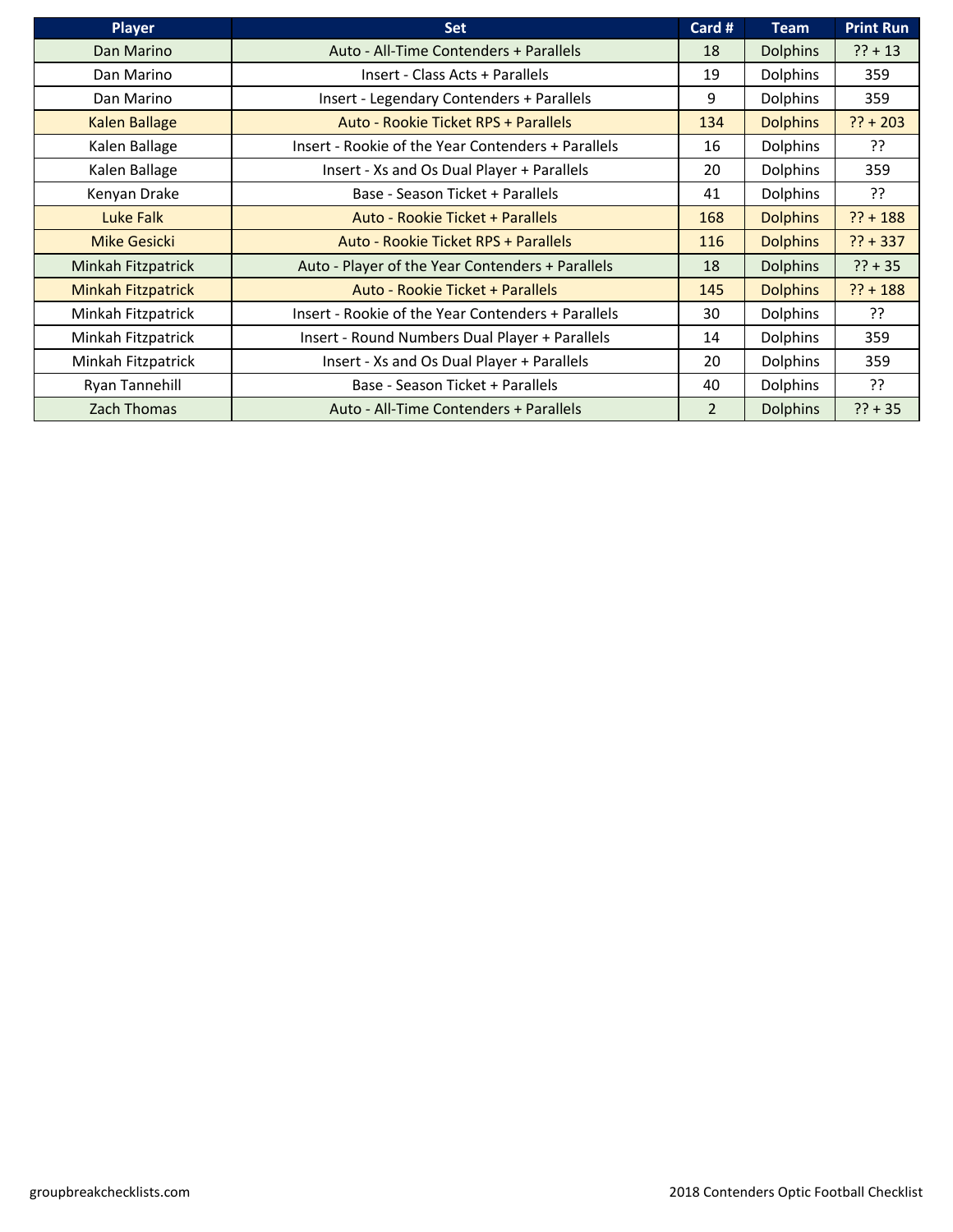| <b>Player</b>        | <b>Set</b>                                       | Card #         | <b>Team</b>   | Print Run  |
|----------------------|--------------------------------------------------|----------------|---------------|------------|
| Alshon Jeffery       | Base - Season Ticket + Parallels                 | 21             | Eagles        | ??         |
| <b>Avonte Maddox</b> | Auto - Rookie Ticket + Parallels                 | 141            | <b>Eagles</b> | $?? + 188$ |
| <b>Carson Wentz</b>  | Auto - Player of the Year Contenders + Parallels | 7              | Eagles        | $?? + 13$  |
| Carson Wentz         | Auto - Veteran Ticket + Gold Vinyl Parallel      | 3              | Eagles        | 26         |
| Carson Wentz         | Base - Season Ticket + Parallels                 | 20             | Eagles        | ??         |
| Carson Wentz         | Insert - MVP Contenders + Parallels              | 5              | Eagles        | 359        |
| Carson Wentz         | Insert - Triple Threat Triple Player + Parallels | 14             | Eagles        | 359        |
| Carson Wentz         | Insert - Xs and Os Dual Player + Parallels       | $\overline{2}$ | Eagles        | 359        |
| Dallas Goedert       | Auto - Rookie Ticket + Parallels                 | 175            | <b>Eagles</b> | $?? + 188$ |
| <b>Fletcher Cox</b>  | Auto - Player of the Year Contenders + Parallels | 15             | Eagles        | $?? + 35$  |
| <b>Fletcher Cox</b>  | Insert - Xs and Os Dual Player + Parallels       | $\overline{2}$ | Eagles        | 359        |
| Jay Ajayi            | Base - Season Ticket + Parallels                 | 22             | Eagles        | ??         |
| Jay Ajayi            | Insert - Triple Threat Triple Player + Parallels | 14             | Eagles        | 359        |
| <b>Josh Sweat</b>    | Auto - Rookie Ticket + Parallels                 | 161            | <b>Eagles</b> | $?? + 188$ |
| Zach Ertz            | Base - Season Ticket + Parallels                 | 89             | Eagles        | יִ         |
| Zach Ertz            | Insert - Triple Threat Triple Player + Parallels | 14             | Eagles        | 359        |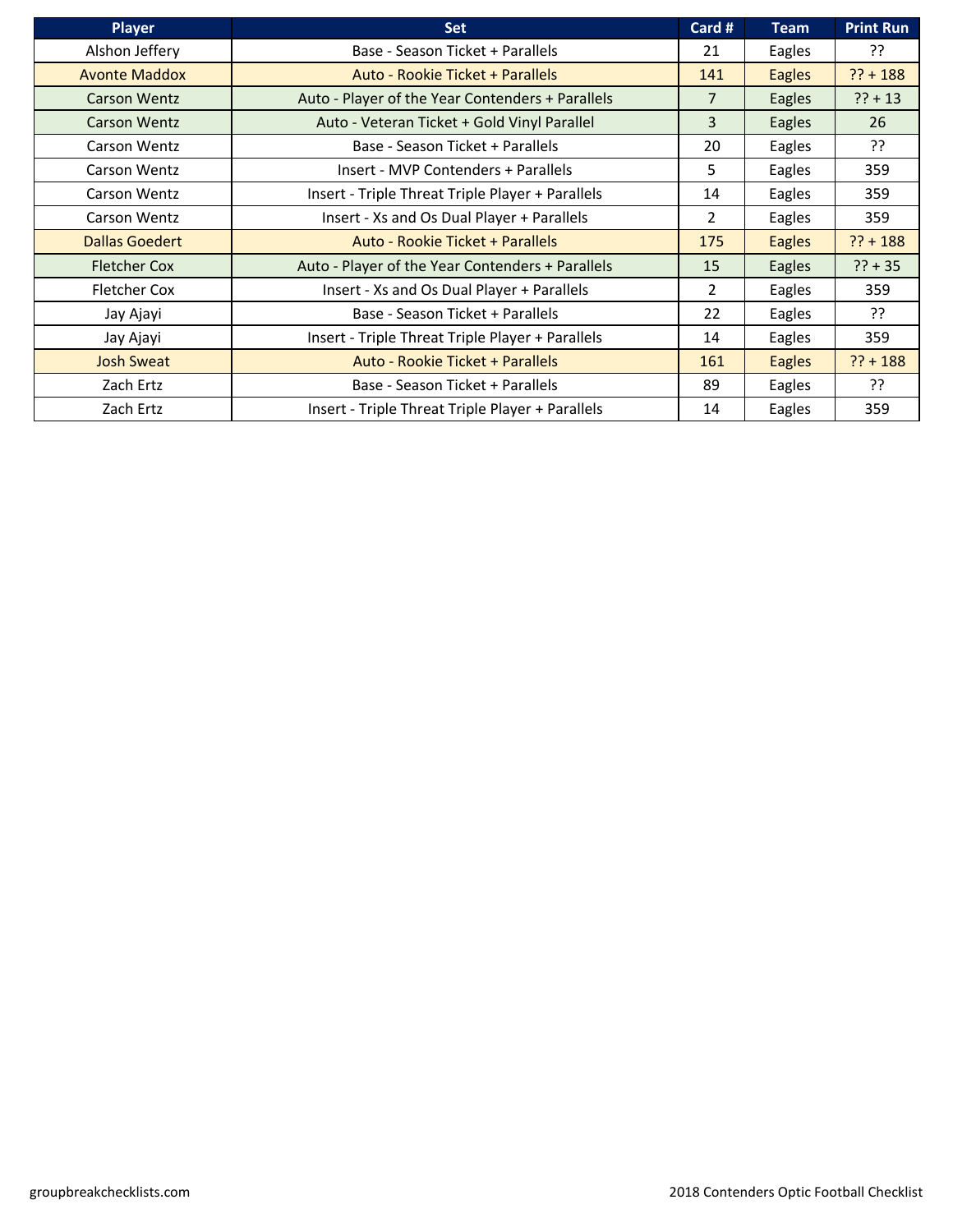| <b>Player</b>          | <b>Set</b>                                         | Card #         | <b>Team</b>    | <b>Print Run</b> |
|------------------------|----------------------------------------------------|----------------|----------------|------------------|
| <b>Calvin Ridley</b>   | Auto - Rookie Ticket RPS + Parallels               | 109            | <b>Falcons</b> | $?? + 203$       |
| Calvin Ridley          | Insert - Rookie of the Year Contenders + Parallels | 8              | <b>Falcons</b> | יִ?              |
| Calvin Ridley          | Insert - Round Numbers Dual Player + Parallels     | 4              | Falcons        | 359              |
| <b>Desmond Trufant</b> | Insert - Xs and Os Dual Player + Parallels         | 12             | Falcons        | 359              |
| Devonta Freeman        | Base - Season Ticket + Parallels                   | 85             | <b>Falcons</b> | ??               |
| Devonta Freeman        | Insert - Triple Threat Triple Player + Parallels   | 6              | Falcons        | 359              |
| <b>Isaiah Oliver</b>   | Auto - Rookie Ticket + Parallels                   | 156            | <b>Falcons</b> | $?? + 188$       |
| Ito Smith              | Auto - Rookie Ticket RPS + Parallels               | 133            | <b>Falcons</b> | $?? + 387$       |
| Julio Jones            | Base - Season Ticket + Parallels                   | 84             | Falcons        | יִ               |
| Julio Jones            | Insert - Triple Threat Triple Player + Parallels   | 6              | Falcons        | 359              |
| Julio Jones            | Insert - Xs and Os Dual Player + Parallels         | 12             | Falcons        | 359              |
| <b>Kurt Benkert</b>    | Auto - Rookie Ticket + Parallels                   | 176            | <b>Falcons</b> | $?? + 188$       |
| Matt Ryan              | Auto - Player of the Year Contenders + Parallels   | 9              | <b>Falcons</b> | $?? + 13$        |
| Matt Ryan              | Auto - Veteran Ticket + Gold Vinyl Parallel        | $\overline{4}$ | Falcons        | 26               |
| Matt Ryan              | Base - Season Ticket + Parallels                   | 83             | <b>Falcons</b> | ??               |
| Matt Ryan              | Insert - MVP Contenders + Parallels                | 4              | <b>Falcons</b> | 359              |
| Matt Ryan              | Insert - Triple Threat Triple Player + Parallels   | 6              | <b>Falcons</b> | 359              |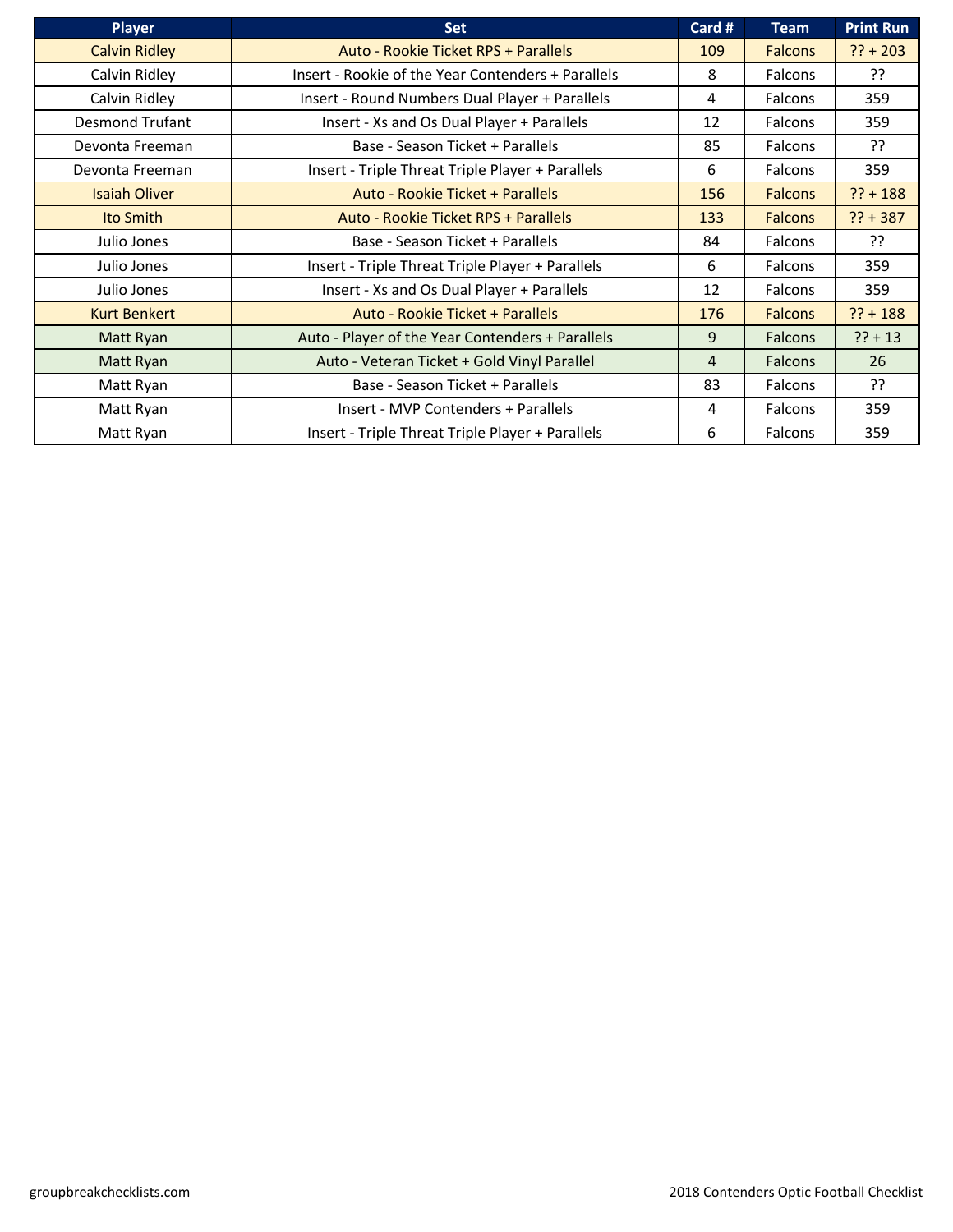| <b>Player</b>           | <b>Set</b>                                           | Card #         | <b>Team</b>   | <b>Print Run</b> |
|-------------------------|------------------------------------------------------|----------------|---------------|------------------|
| <b>Eli Manning</b>      | Auto - 2004 Contenders Tribute + Gold Vinyl Parallel | $\overline{2}$ | <b>Giants</b> | 11               |
| Eli Manning             | Base - Season Ticket + Parallels                     | 29             | Giants        | ??               |
| Eli Manning             | Insert - Triple Threat Triple Player + Parallels     | 10             | Giants        | 359              |
| <b>Kyle Lauletta</b>    | Auto - Rookie Ticket RPS + Parallels                 | 130            | <b>Giants</b> | $?? + 164$       |
| <b>Landon Collins</b>   | Auto - Veteran Ticket + Gold Vinyl Parallel          | 13             | Giants        | 26               |
| Landon Collins          | Insert - Xs and Os Dual Player + Parallels           | 17             | Giants        | 359              |
| Lawrence Taylor         | Insert - Legendary Contenders + Parallels            | 15             | Giants        | 359              |
| Lorenzo Carter          | Auto - Rookie Ticket + Parallels                     | 158            | <b>Giants</b> | $?? + 188$       |
| Michael Strahan         | Insert - Class Acts + Parallels                      | 15             | Giants        | 359              |
| Odell Beckham Jr.       | Base - Season Ticket + Parallels                     | 30             | Giants        | ??               |
| Odell Beckham Jr.       | Insert - Triple Threat Triple Player + Parallels     | 10             | Giants        | 359              |
| Saquon Barkley          | Auto - Rookie Ticket RPS + Parallels                 | 102            | <b>Giants</b> | $?? + 203$       |
| Saquon Barkley          | Insert - Class Acts + Parallels                      | 1              | Giants        | 359              |
| Saquon Barkley          | Insert - Rookie of the Year Contenders + Parallels   | $\overline{2}$ | Giants        | ??               |
| Saquon Barkley          | Insert - Round Numbers Dual Player + Parallels       | 3              | Giants        | 359              |
| Saquon Barkley          | Insert - Triple Threat Triple Player + Parallels     | 10             | Giants        | 359              |
| Saquon Barkley          | Insert - Xs and Os Dual Player + Parallels           | 17             | Giants        | 359              |
| <b>Sterling Shepard</b> | Auto - Veteran Ticket + Gold Vinyl Parallel          | 16             | Giants        | 26               |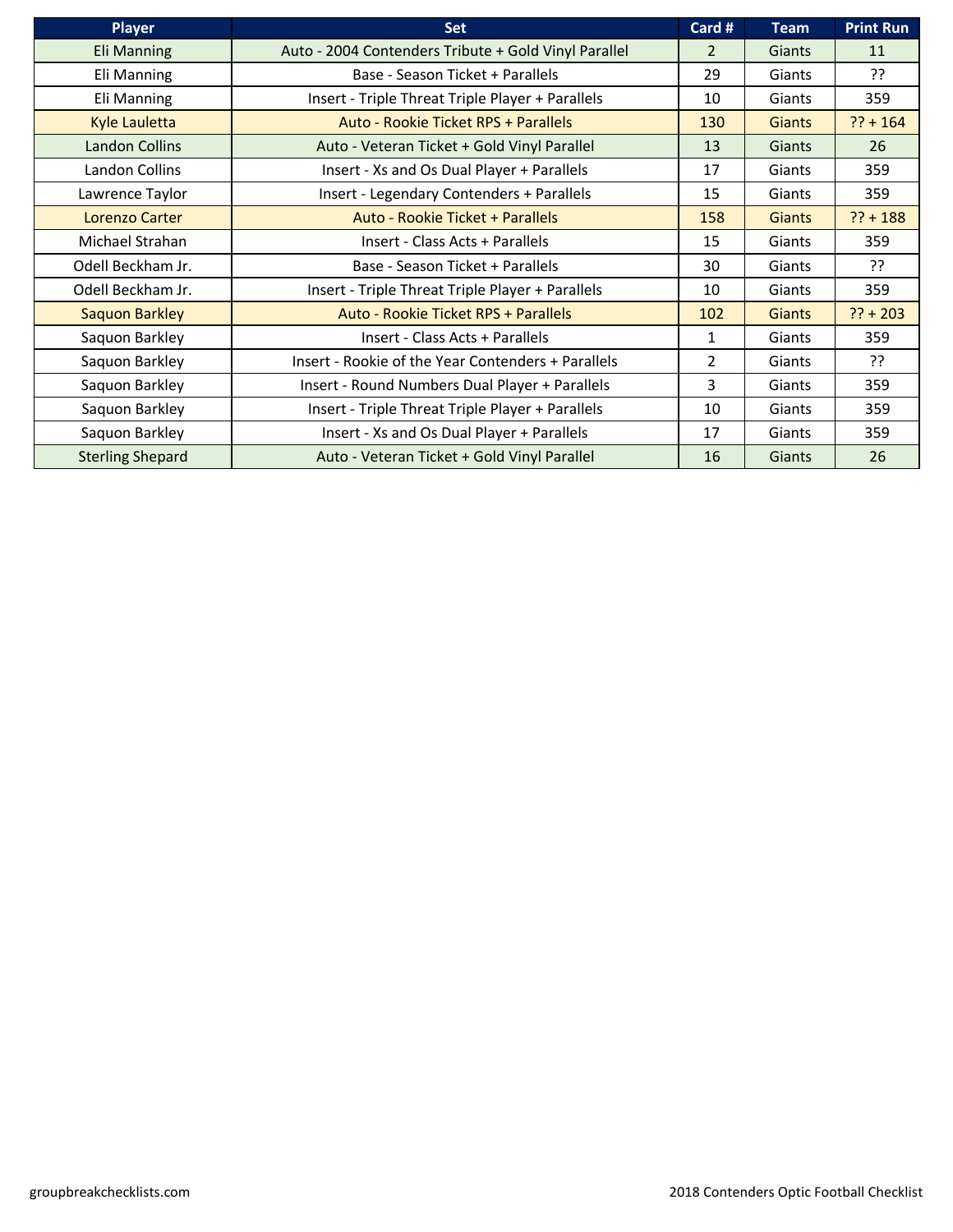| <b>Player</b>            | <b>Set</b>                                         | Card # | <b>Team</b>    | <b>Print Run</b> |
|--------------------------|----------------------------------------------------|--------|----------------|------------------|
| <b>Blake Bortles</b>     | Base - Season Ticket + Parallels                   | 51     | Jaguars        | יִ?              |
| <b>Bo Scarbrough</b>     | Auto - Rookie Ticket + Parallels                   | 171    | <b>Jaguars</b> | $?? + 188$       |
| Calais Campbell          | Auto - Player of the Year Contenders + Parallels   | 16     | Jaguars        | $?? + 35$        |
| Calais Campbell          | Insert - Triple Threat Triple Player + Parallels   | 15     | Jaguars        | 359              |
| DJ Chark Jr.             | Auto - Rookie Ticket RPS + Parallels               | 123    | <b>Jaguars</b> | $?? + 337$       |
| DJ Chark Jr.             | Insert - Rookie of the Year Contenders + Parallels | 26     | Jaguars        | יִ?              |
| DJ Chark Jr.             | Insert - Round Numbers Dual Player + Parallels     | 9      | Jaguars        | 359              |
| Jalen Ramsey             | Base - Season Ticket + Parallels                   | 52     | Jaguars        | יִ?              |
| Jalen Ramsey             | Insert - Triple Threat Triple Player + Parallels   | 15     | Jaguars        | 359              |
| Jalen Ramsey             | Insert - Xs and Os Dual Player + Parallels         | 8      | Jaguars        | 359              |
| <b>Leonard Fournette</b> | Base - Season Ticket + Parallels                   | 53     | Jaguars        | יִ               |
| Leonard Fournette        | Insert - Xs and Os Dual Player + Parallels         | 8      | Jaguars        | 359              |
| Myles Jack               | Insert - Triple Threat Triple Player + Parallels   | 15     | Jaguars        | 359              |
| <b>Ronnie Harrison</b>   | Auto - Rookie Ticket + Parallels                   | 189    | <b>Jaguars</b> | $?? + 188$       |
| <b>Tanner Lee</b>        | Auto - Rookie Ticket + Parallels                   | 178    | <b>Jaguars</b> | $?? + 188$       |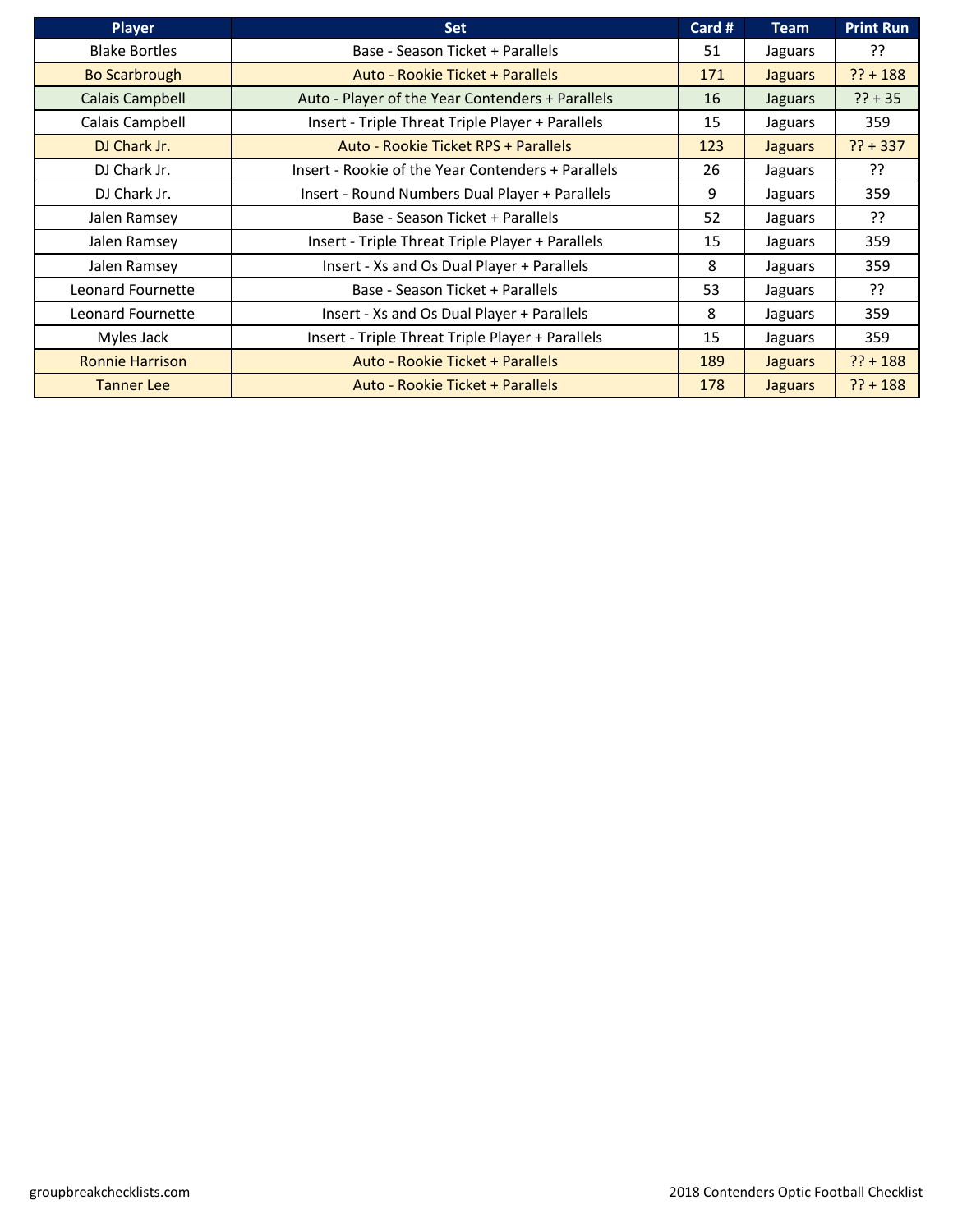| <b>Player</b>          | <b>Set</b>                                         | Card # | <b>Team</b> | <b>Print Run</b> |
|------------------------|----------------------------------------------------|--------|-------------|------------------|
| <b>Deontay Burnett</b> | Auto - Rookie Ticket + Parallels                   | 173    | <b>Jets</b> | $?? + 188$       |
| Don Maynard            | Auto - Super Bowl Signatures                       |        | <b>Jets</b> | ַיְ?             |
| Jamal Adams            | Base - Season Ticket + Parallels                   | 28     | Jets        | ??               |
| Joe Namath             | Insert - Class Acts + Parallels                    | 20     | <b>Jets</b> | 359              |
| Robby Anderson         | Base - Season Ticket + Parallels                   | 27     | Jets        | ??               |
| <b>Sam Darnold</b>     | Auto - Rookie Ticket RPS + Parallels               | 103    | <b>Jets</b> | $?? + 203$       |
| Sam Darnold            | Insert - Rookie of the Year Contenders + Parallels | 3      | <b>Jets</b> | ??               |
| Sam Darnold            | Insert - Round Numbers Dual Player + Parallels     |        | Jets        | 359              |
| <b>Trenton Cannon</b>  | Auto - Rookie Ticket + Parallels                   | 159    | <b>Jets</b> | $?? + 188$       |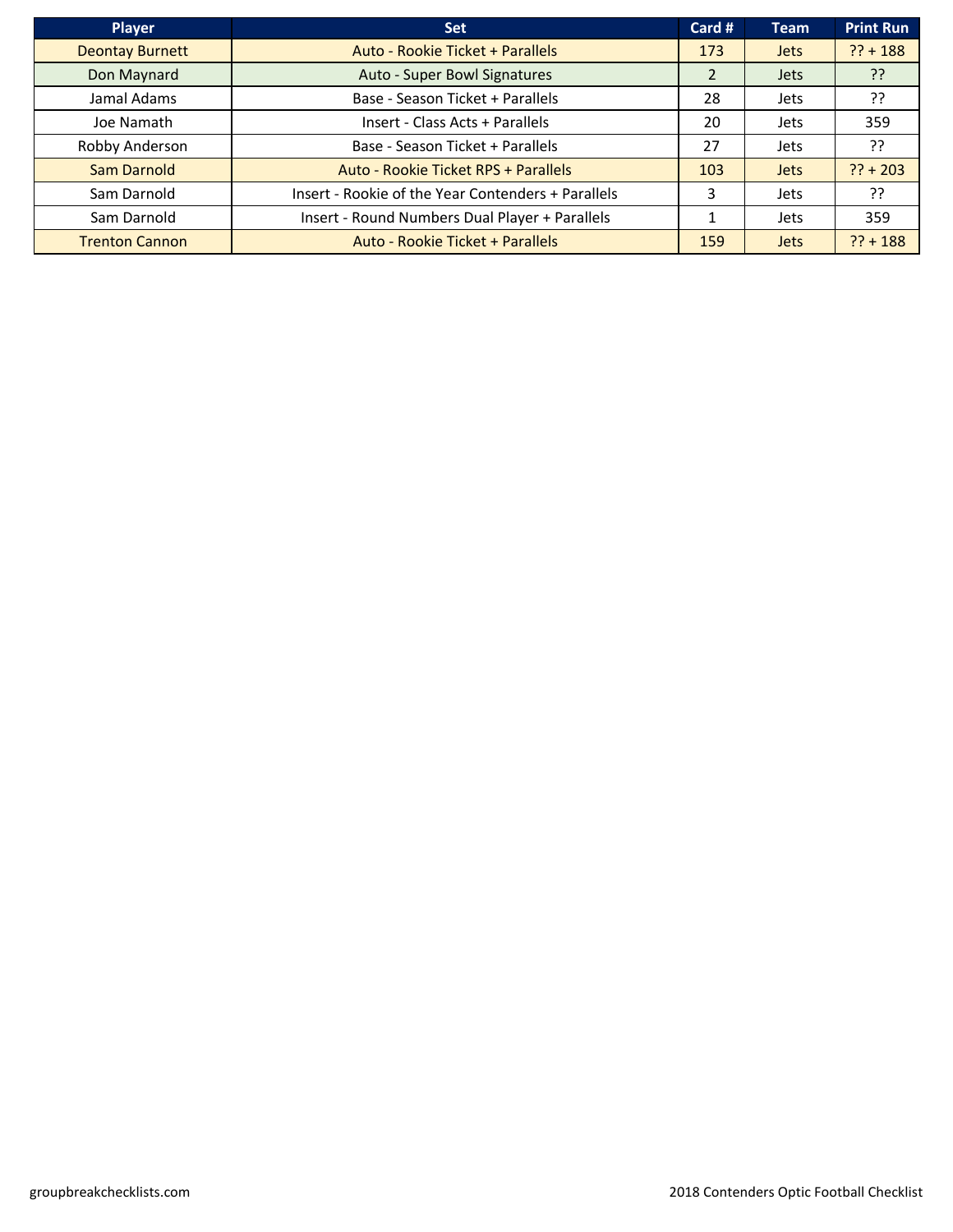| Player                  | <b>Set</b>                                         | Card # | <b>Team</b> | <b>Print Run</b> |
|-------------------------|----------------------------------------------------|--------|-------------|------------------|
| <b>Barry Sanders</b>    | Insert - Class Acts + Parallels                    | 17     | Lions       | 359              |
| <b>Barry Sanders</b>    | Insert - Legendary Contenders + Parallels          | 10     | Lions       | 359              |
| Darius Slay             | Insert - Xs and Os Dual Player + Parallels         | 15     | Lions       | 359              |
| Kenny Golladay          | Insert - Triple Threat Triple Player + Parallels   | 20     | Lions       | 359              |
| Kerryon Johnson         | Auto - Rookie Ticket RPS + Parallels               | 117    | Lions       | $?? + 387$       |
| Kerryon Johnson         | Insert - Rookie of the Year Contenders + Parallels | 25     | Lions       | יִ?              |
| Kerryon Johnson         | Insert - Round Numbers Dual Player + Parallels     | 8      | Lions       | 359              |
| Kerryon Johnson         | Insert - Xs and Os Dual Player + Parallels         | 15     | Lions       | 359              |
| Marvin Jones Jr.        | Base - Season Ticket + Parallels                   | 63     | Lions       | ??               |
| Marvin Jones Jr.        | Insert - Triple Threat Triple Player + Parallels   | 20     | Lions       | 359              |
| <b>Matthew Stafford</b> | Base - Season Ticket + Parallels                   | 62     | Lions       | ??               |
| Matthew Stafford        | Insert - Triple Threat Triple Player + Parallels   | 20     | Lions       | 359              |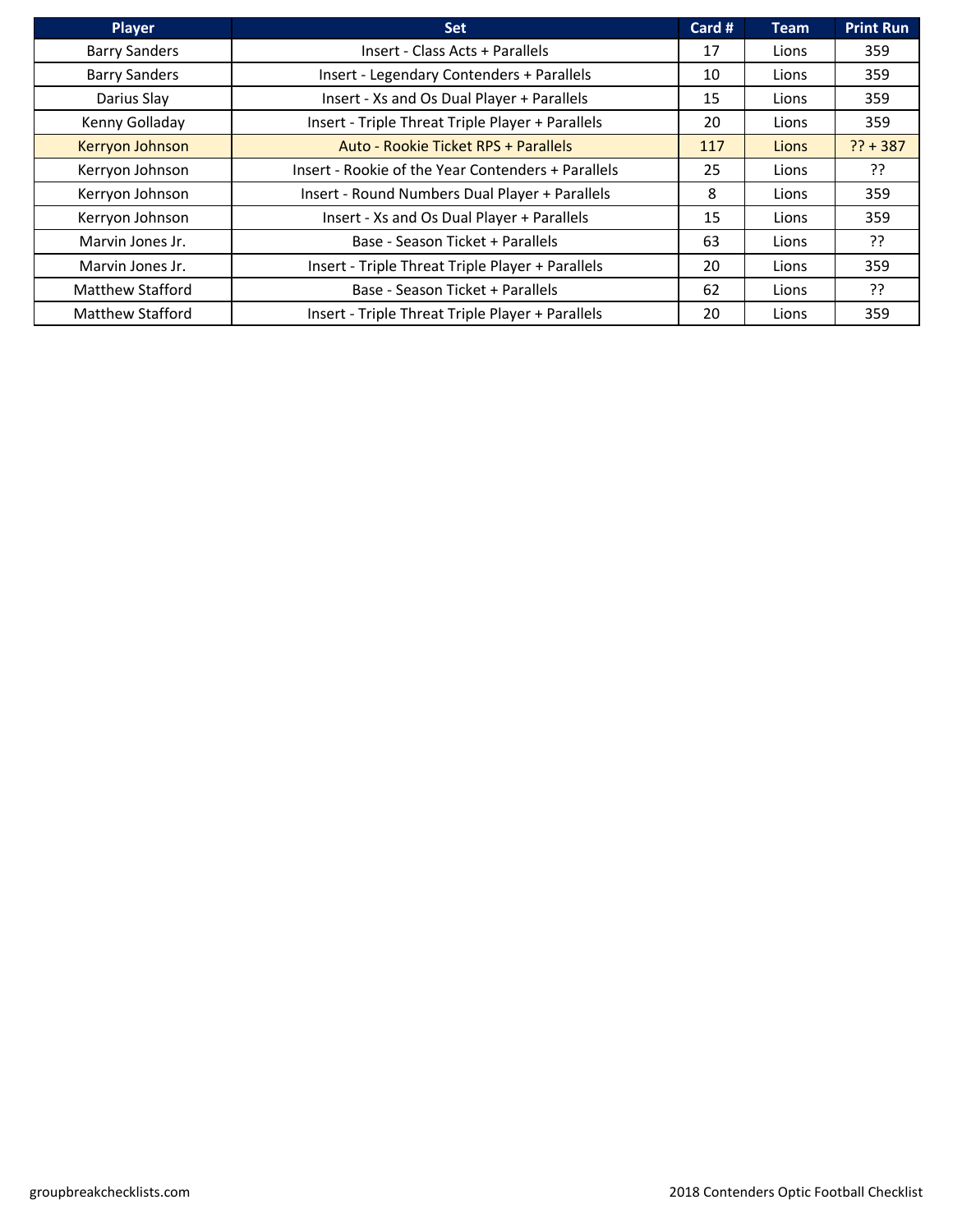| <b>Player</b>                   | <b>Set</b>                                           | Card #       | <b>Team</b>    | <b>Print Run</b> |
|---------------------------------|------------------------------------------------------|--------------|----------------|------------------|
| <b>Aaron Rodgers</b>            | Auto - Player of the Year Contenders + Parallels     | 1            | Packers        | $?? + 13$        |
| <b>Aaron Rodgers</b>            | Auto - 2005 Contenders Tribute + Gold Vinyl Parallel | $\mathbf{1}$ | Packers        | 11               |
| Aaron Rodgers                   | Base - Season Ticket + Parallels                     | 59           | Packers        | 55               |
| Aaron Rodgers                   | Insert - Class Acts + Parallels                      | 8            | Packers        | 359              |
| Aaron Rodgers                   | Insert - MVP Contenders + Parallels                  | $\mathbf{1}$ | Packers        | 359              |
| Aaron Rodgers                   | Insert - Triple Threat Triple Player + Parallels     | 3            | Packers        | 359              |
| <b>Brett Favre</b>              | Auto - All-Time Contenders + Parallels               | 13           | Packers        | $?? + 13$        |
| <b>Brett Favre</b>              | Insert - Legendary Contenders + Parallels            | $\mathbf{1}$ | Packers        | 359              |
| Charles Woodson                 | Insert - Legendary Contenders + Parallels            | 4            | Packers        | 359              |
| <b>Clay Matthews</b>            | Auto - Veteran Ticket + Gold Vinyl Parallel          | 6            | Packers        | 26               |
| Davante Adams                   | Base - Season Ticket + Parallels                     | 60           | Packers        | ??               |
| Davante Adams                   | Insert - Triple Threat Triple Player + Parallels     | 3            | Packers        | 359              |
| Equanimeous St. Brown           | Base - Rookie Ticket                                 | 91           | Packers        | ??               |
| Jaire Alexander                 | Auto - Rookie Ticket + Parallels                     | 150          | <b>Packers</b> | $?? + 188$       |
| Jaire Alexander                 | Insert - Round Numbers Dual Player + Parallels       | 15           | Packers        | 359              |
| Jimmy Graham                    | Base - Season Ticket + Parallels                     | 61           | Packers        | ַרְכ             |
| Jimmy Graham                    | Insert - Triple Threat Triple Player + Parallels     | 3            | Packers        | 359              |
| J'Mon Moore                     | Auto - Rookie Ticket RPS + Parallels                 | 136          | <b>Packers</b> | $\mathbf{1}$     |
| Joshua Jackson                  | Auto - Rookie Ticket + Parallels                     | 155          | <b>Packers</b> | $?? + 188$       |
| <b>Marquez Valdes-Scantling</b> | Auto - Rookie Ticket RPS + Parallels                 | 140          | <b>Packers</b> | $?? + 387$       |
| <b>Paul Hornung</b>             | Auto - All-Time Contenders + Parallels               | 19           | Packers        | $?? + 35$        |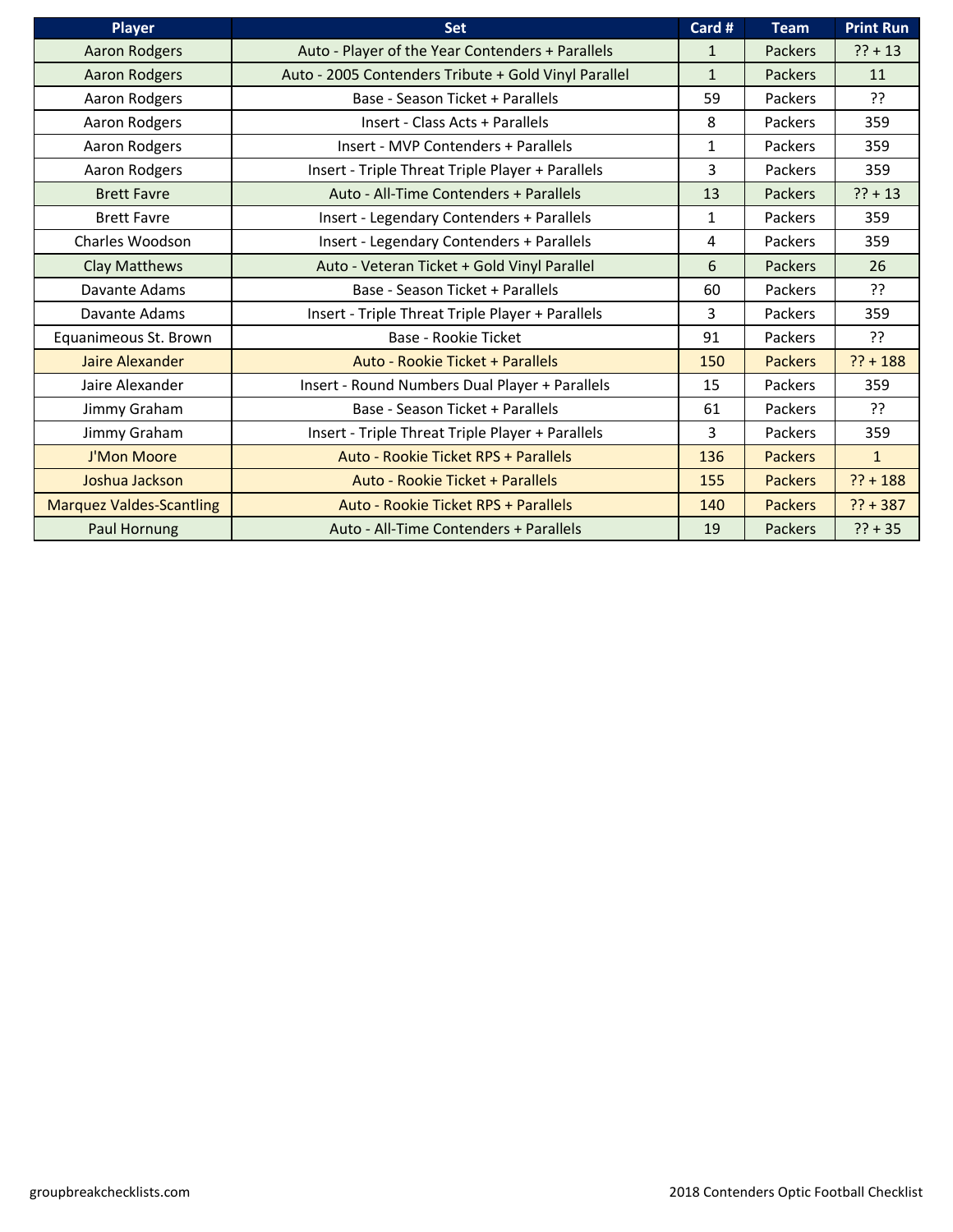| <b>Player</b>              | <b>Set</b>                                         | Card #         | <b>Team</b>     | <b>Print Run</b> |
|----------------------------|----------------------------------------------------|----------------|-----------------|------------------|
| Cam Newton                 | Base - Season Ticket + Parallels                   | 75             | Panthers        | ??               |
| Cam Newton                 | Insert - Class Acts + Parallels                    | 6              | <b>Panthers</b> | 359              |
| Cam Newton                 | Insert - MVP Contenders + Parallels                | 10             | <b>Panthers</b> | 359              |
| Cam Newton                 | Insert - Triple Threat Triple Player + Parallels   | 1              | <b>Panthers</b> | 359              |
| Cam Newton                 | Insert - Xs and Os Dual Player + Parallels         | 4              | <b>Panthers</b> | 359              |
| <b>Christian McCaffrey</b> | Auto - Player of the Year Contenders + Parallels   | 10             | <b>Panthers</b> | $?? + 30$        |
| Christian McCaffrey        | Base - Season Ticket + Parallels                   | 76             | <b>Panthers</b> | ַרְכִ            |
| Christian McCaffrey        | Insert - Triple Threat Triple Player + Parallels   | 1              | <b>Panthers</b> | 359              |
| DJ Moore                   | Auto - Rookie Ticket RPS + Parallels               | 107            | <b>Panthers</b> | $?? + 387$       |
| DJ Moore                   | Insert - Rookie of the Year Contenders + Parallels | $\overline{7}$ | <b>Panthers</b> | ַרְכְ            |
| DJ Moore                   | Insert - Round Numbers Dual Player + Parallels     | 4              | <b>Panthers</b> | 359              |
| Donte Jackson              | Base - Rookie Ticket                               | 96             | <b>Panthers</b> | ??               |
| Greg Olsen                 | Insert - Triple Threat Triple Player + Parallels   | 1              | Panthers        | 359              |
| Ian Thomas                 | Base - Rookie Ticket                               | 100            | <b>Panthers</b> | ??               |
| Luke Kuechly               | Auto - Veteran Ticket + Gold Vinyl Parallel        | 9              | Panthers        | 26               |
| Luke Kuechly               | Base - Season Ticket + Parallels                   | 77             | <b>Panthers</b> | יִ?              |
| Luke Kuechly               | Insert - Xs and Os Dual Player + Parallels         | 4              | <b>Panthers</b> | 359              |
| <b>Marquis Haynes</b>      | Auto - Rookie Ticket Parallels Only                | 188            | <b>Panthers</b> | 40               |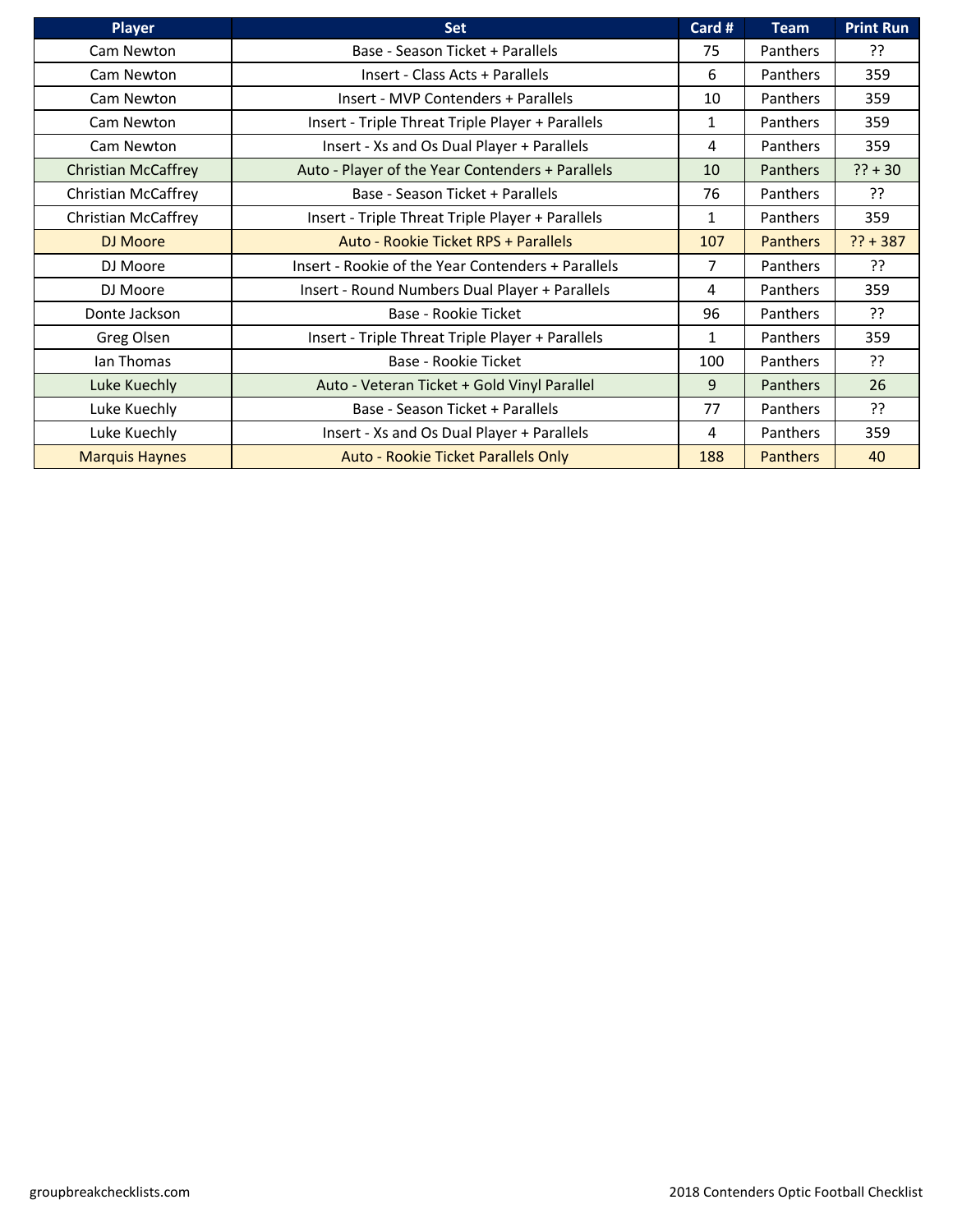| <b>Player</b>          | Set                                                  | Card #         | <b>Team</b>     | <b>Print Run</b> |
|------------------------|------------------------------------------------------|----------------|-----------------|------------------|
| <b>Braxton Berrios</b> | Auto - Rookie Ticket + Parallels                     | 169            | <b>Patriots</b> | $?? + 188$       |
| <b>Danny Etling</b>    | Auto - Rookie Ticket + Parallels                     | 177            | <b>Patriots</b> | $?? + 188$       |
| Ja'whaun Bentley       | Base - Rookie Ticket                                 | 95             | Patriots        | ??               |
| Josh Gordon            | Base - Season Ticket + Parallels                     | 90             | Patriots        | ??               |
| Josh Gordon            | Insert - Triple Threat Triple Player + Parallels     | 7              | Patriots        | 359              |
| Julian Edelman         | Base - Season Ticket + Parallels                     | 36             | Patriots        | ??               |
| Rob Gronkowski         | Base - Season Ticket + Parallels                     | 35             | Patriots        | ??               |
| Rob Gronkowski         | Insert - Class Acts + Parallels                      | $\overline{7}$ | Patriots        | 359              |
| Rob Gronkowski         | Insert - Triple Threat Triple Player + Parallels     | 7              | Patriots        | 359              |
| <b>Sony Michel</b>     | Auto - Rookie Ticket RPS + Parallels                 | 111            | <b>Patriots</b> | $?? + 203$       |
| Sony Michel            | Insert - Rookie of the Year Contenders + Parallels   | 10             | Patriots        | ??               |
| Sony Michel            | Insert - Round Numbers Dual Player + Parallels       | 3              | Patriots        | 359              |
| <b>Tom Brady</b>       | Auto - Player of the Year Contenders + Parallels     | 4              | Patriots        | $?? + 13$        |
| <b>Tom Brady</b>       | Auto - 2000 Contenders Tribute + Gold Vinyl Parallel | $\mathbf{1}$   | Patriots        | 4                |
| Tom Brady              | Base - Season Ticket + Parallels                     | 34             | Patriots        | ??               |
| Tom Brady              | Insert - Class Acts + Parallels                      | 10             | Patriots        | 359              |
| Tom Brady              | Insert - MVP Contenders + Parallels                  | 3              | Patriots        | 359              |
| Tom Brady              | Insert - Triple Threat Triple Player + Parallels     | $\overline{7}$ | Patriots        | 359              |
| Tom Brady              | Insert - Xs and Os Dual Player + Parallels           | 6              | Patriots        | 359              |
| <b>Trey Flowers</b>    | Insert - Xs and Os Dual Player + Parallels           | 6              | Patriots        | 359              |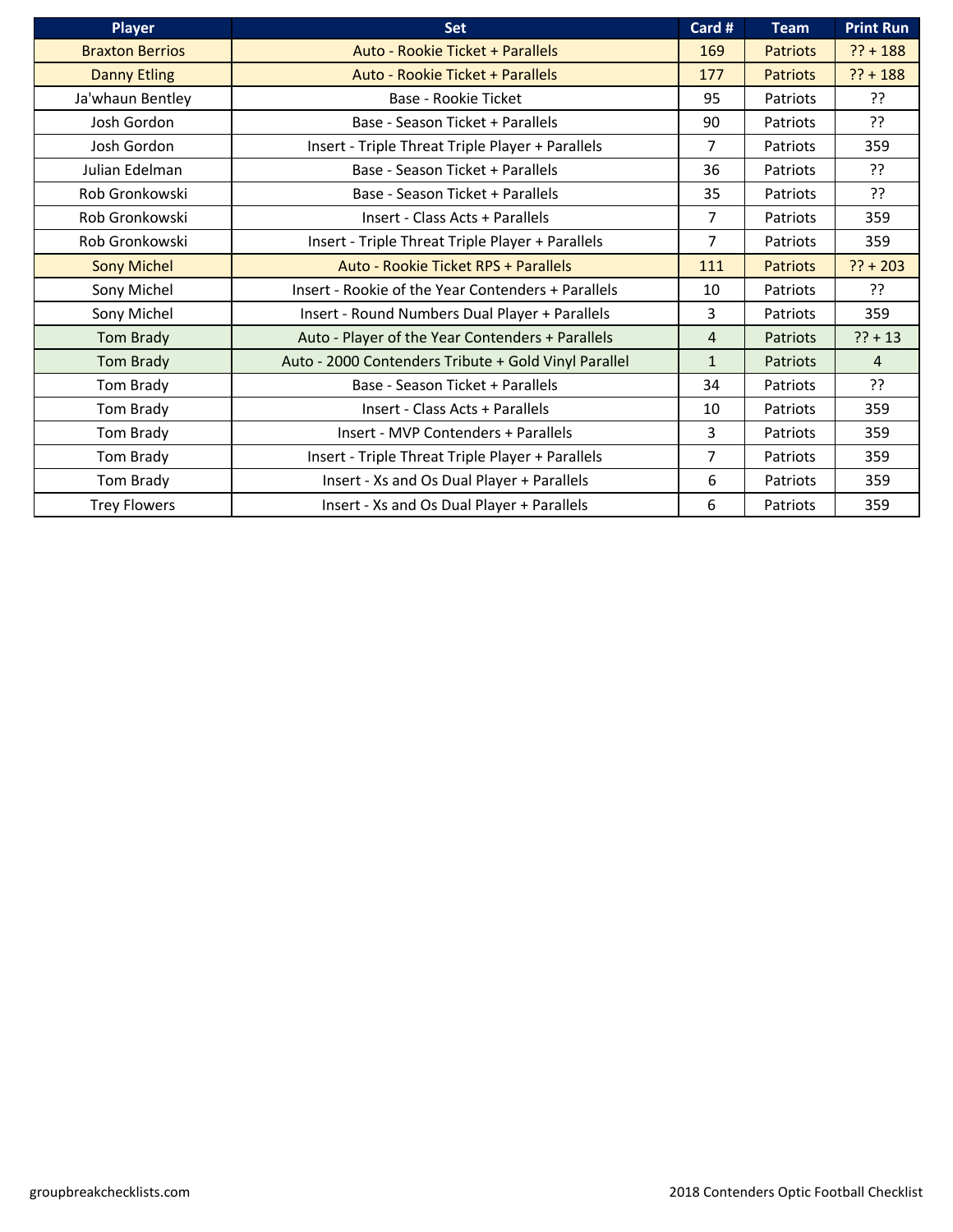| <b>Player</b>         | Set                              | Card # | Team    | <b>Print Run</b> |
|-----------------------|----------------------------------|--------|---------|------------------|
| Derek Carr            | Base - Season Ticket + Parallels | 23     | Raiders |                  |
| Jordy Nelson          | Base - Season Ticket + Parallels | 26     | Raiders |                  |
| <b>Marcell Ateman</b> | Auto - Rookie Ticket + Parallels | 170    | Raiders | $?? + 188$       |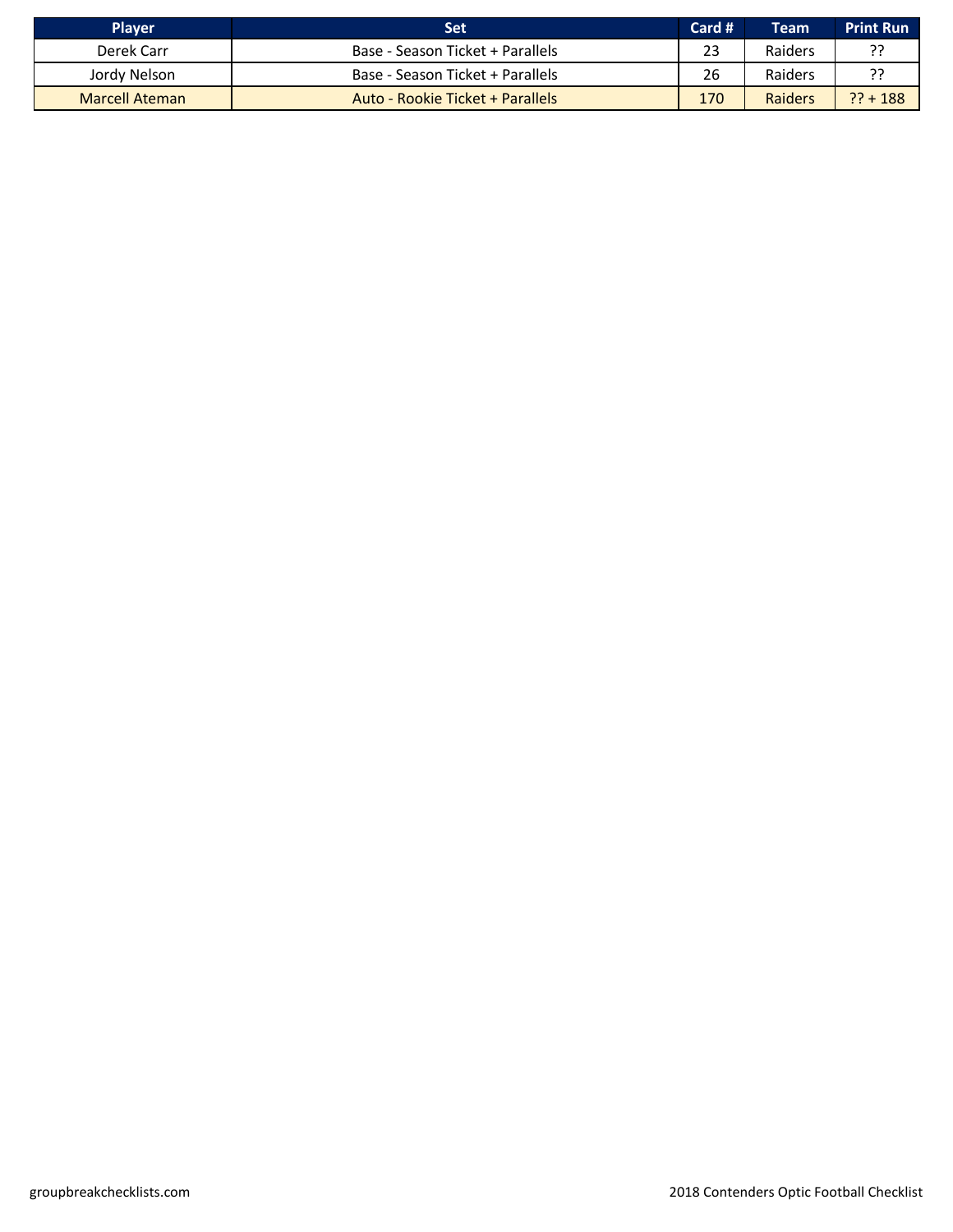| <b>Player</b>         | <b>Set</b>                                           | Card #         | <b>Team</b> | <b>Print Run</b> |
|-----------------------|------------------------------------------------------|----------------|-------------|------------------|
| <b>Aaron Donald</b>   | Auto - Player of the Year Contenders Parallels Only  | 11             | Rams        | 5                |
| Aaron Donald          | Base - Season Ticket + Parallels                     | 44             | Rams        | ??               |
| Aaron Donald          | Insert - Xs and Os Dual Player + Parallels           | 10             | Rams        | 359              |
| <b>Brandin Cooks</b>  | Base - Season Ticket + Parallels                     | 88             | Rams        | יִ               |
| <b>Brandin Cooks</b>  | Insert - Triple Threat Triple Player + Parallels     | $\overline{2}$ | Rams        | 359              |
| Cooper Kupp           | Auto - Veteran Ticket + Gold Vinyl Parallel          | 17             | Rams        | 26               |
| Jared Goff            | Auto - Player of the Year Contenders + Parallels     | 8              | Rams        | $?? + 13$        |
| Jared Goff            | Base - Season Ticket + Parallels                     | 42             | Rams        | ַיְ?             |
| Jared Goff            | Insert - Triple Threat Triple Player + Parallels     | $\overline{2}$ | Rams        | 359              |
| John Kelly            | Auto - Rookie Ticket + Parallels                     | 166            | Rams        | $?? + 188$       |
| <b>Kurt Warner</b>    | Auto - 1999 Contenders Tribute + Gold Vinyl Parallel | $\mathbf{1}$   | Rams        | 11               |
| <b>Micah Kiser</b>    | Auto - Rookie Ticket + Parallels                     | 184            | Rams        | $?? + 188$       |
| Ogbonnia Okoronkwo    | Auto - Rookie Ticket + Parallels                     | 185            | Rams        | $?? + 188$       |
| <b>Todd Gurley II</b> | Base - Season Ticket + Parallels                     | 43             | Rams        | ??               |
| <b>Todd Gurley II</b> | Insert - MVP Contenders + Parallels                  | 9              | Rams        | 359              |
| <b>Todd Gurley II</b> | Insert - Triple Threat Triple Player + Parallels     | 2              | Rams        | 359              |
| <b>Todd Gurley II</b> | Insert - Xs and Os Dual Player + Parallels           | 10             | Rams        | 359              |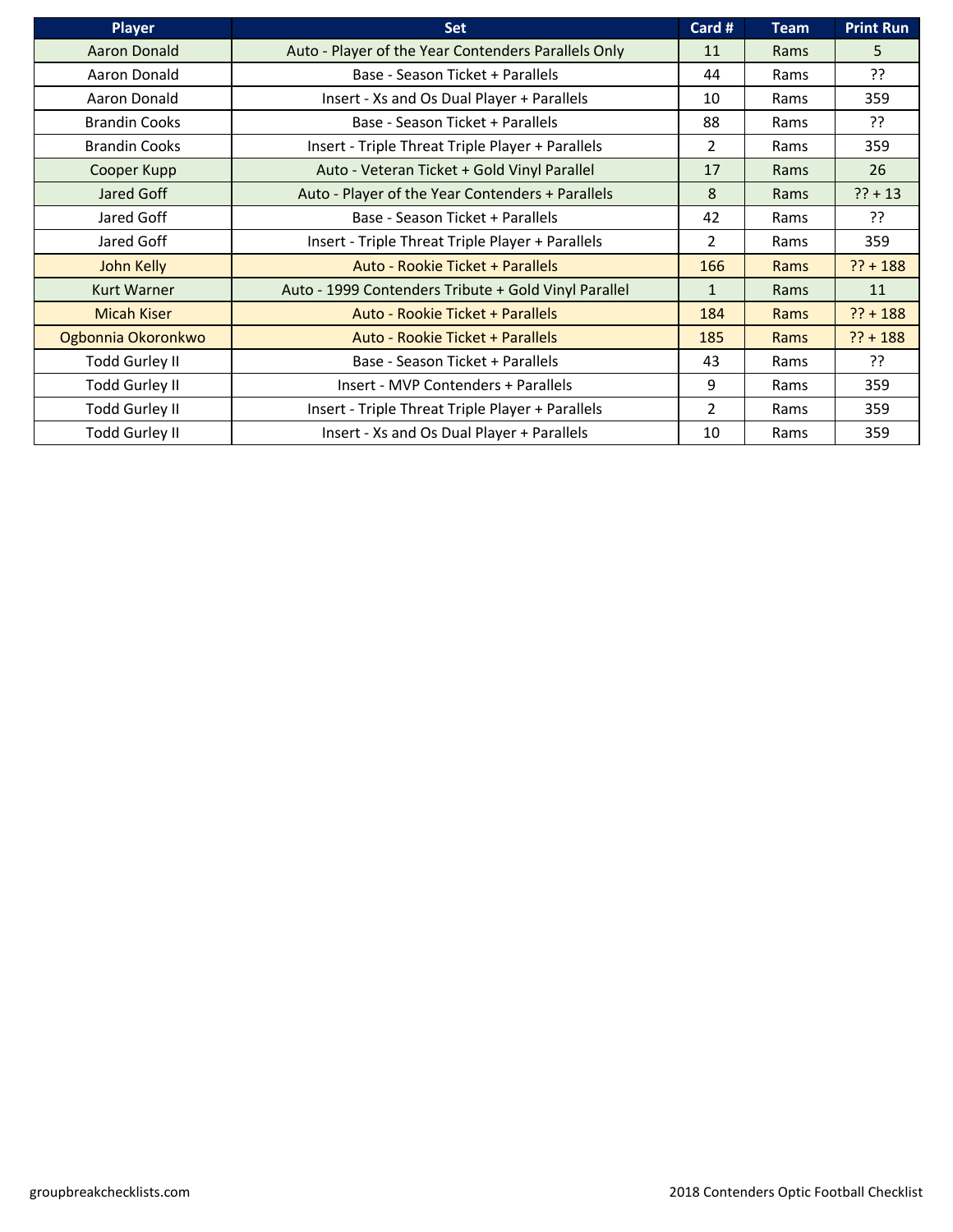| Player               | <b>Set</b>                                           | Card #       | <b>Team</b> | <b>Print Run</b> |
|----------------------|------------------------------------------------------|--------------|-------------|------------------|
| <b>Ed Reed</b>       | Auto - All-Time Contenders + Parallels               | 7            | Ravens      | $?? + 13$        |
| Ed Reed              | Auto - 2002 Contenders Tribute + Gold Vinyl Parallel | $\mathbf{1}$ | Ravens      | 11               |
| <b>Hayden Hurst</b>  | Auto - Rookie Ticket RPS + Parallels                 | 108          | Ravens      | $\mathbf{1}$     |
| Jaleel Scott         | Auto - Rookie Ticket RPS + Parallels                 | 135          | Ravens      | $?? + 387$       |
| Joe Flacco           | Base - Season Ticket + Parallels                     | 80           | Ravens      | ??               |
| <b>Jordan Lasley</b> | Auto - Rookie Ticket + Parallels                     | 165          | Ravens      | $?? + 188$       |
| Kenny Young          | Base - Rookie Ticket                                 | 99           | Ravens      | ַיִּ             |
| Lamar Jackson        | Auto - Rookie Ticket RPS + Parallels                 | 112          | Ravens      | $?? + 164$       |
| Lamar Jackson        | Insert - Rookie of the Year Contenders + Parallels   | 11           | Ravens      | ַיִּ             |
| <b>Mark Andrews</b>  | Auto - Rookie Ticket + Parallels                     | 183          | Ravens      | $?? + 188$       |
| Michael Crabtree     | Base - Season Ticket + Parallels                     | 81           | Ravens      | ??               |
| <b>Orlando Brown</b> | Auto - Rookie Ticket Parallels Only                  | 187          | Ravens      | $\mathbf{1}$     |
| Ray Lewis            | Insert - Class Acts + Parallels                      | 13           | Ravens      | 359              |
| <b>Terrell Suggs</b> | Base - Season Ticket + Parallels                     | 82           | Ravens      | יִ?              |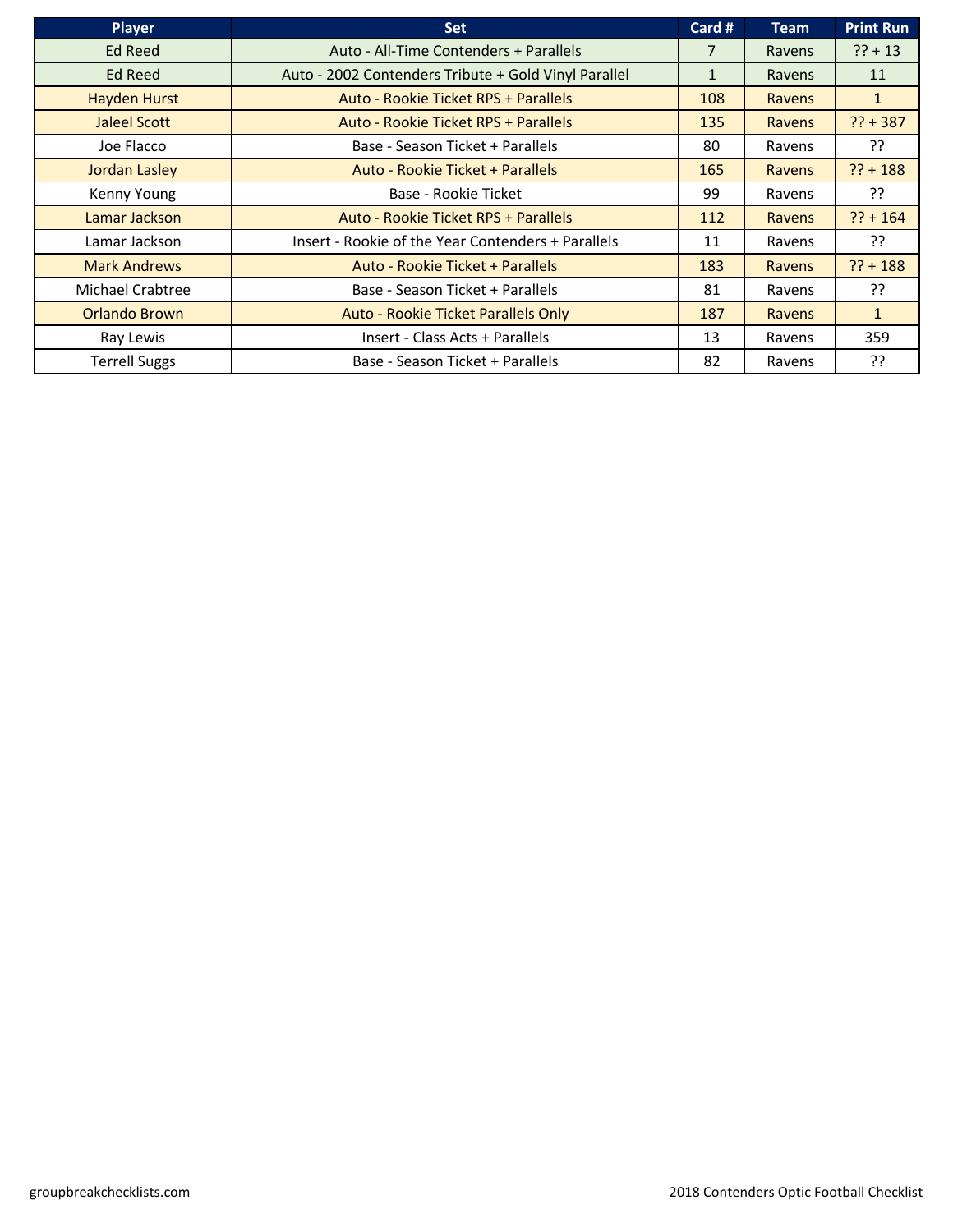| <b>Player</b>        | <b>Set</b>                                       | Card # | <b>Team</b>     | <b>Print Run</b> |
|----------------------|--------------------------------------------------|--------|-----------------|------------------|
| Adrian Peterson      | Insert - Triple Threat Triple Player + Parallels | 13     | <b>Redskins</b> | 359              |
| Alex Smith           | Base - Season Ticket + Parallels                 |        | Redskins        | ??               |
| Alex Smith           | Insert - Triple Threat Triple Player + Parallels | 13     | Redskins        | 359              |
| <b>Derrius Guice</b> | Auto - Rookie Ticket RPS + Parallels             | 121    | <b>Redskins</b> | $?? + 203$       |
| <b>Derrius Guice</b> | Insert - Round Numbers Dual Player + Parallels   | 8      | <b>Redskins</b> | 359              |
| John Riggins         | Insert - Legendary Contenders + Parallels        | 12     | Redskins        | 359              |
| Jordan Reed          | Base - Season Ticket + Parallels                 | 3      | Redskins        | ??               |
| Jordan Reed          | Insert - Triple Threat Triple Player + Parallels | 13     | Redskins        | 359              |
| Josh Norman          | Base - Season Ticket + Parallels                 | 2      | <b>Redskins</b> | ַיְ?             |
| LaVar Arrington      | Auto - All-Time Contenders + Parallels           |        | <b>Redskins</b> | $?? + 35$        |
| <b>Trey Quinn</b>    | Auto - Rookie Ticket + Parallels                 | 172    | <b>Redskins</b> | $?? + 188$       |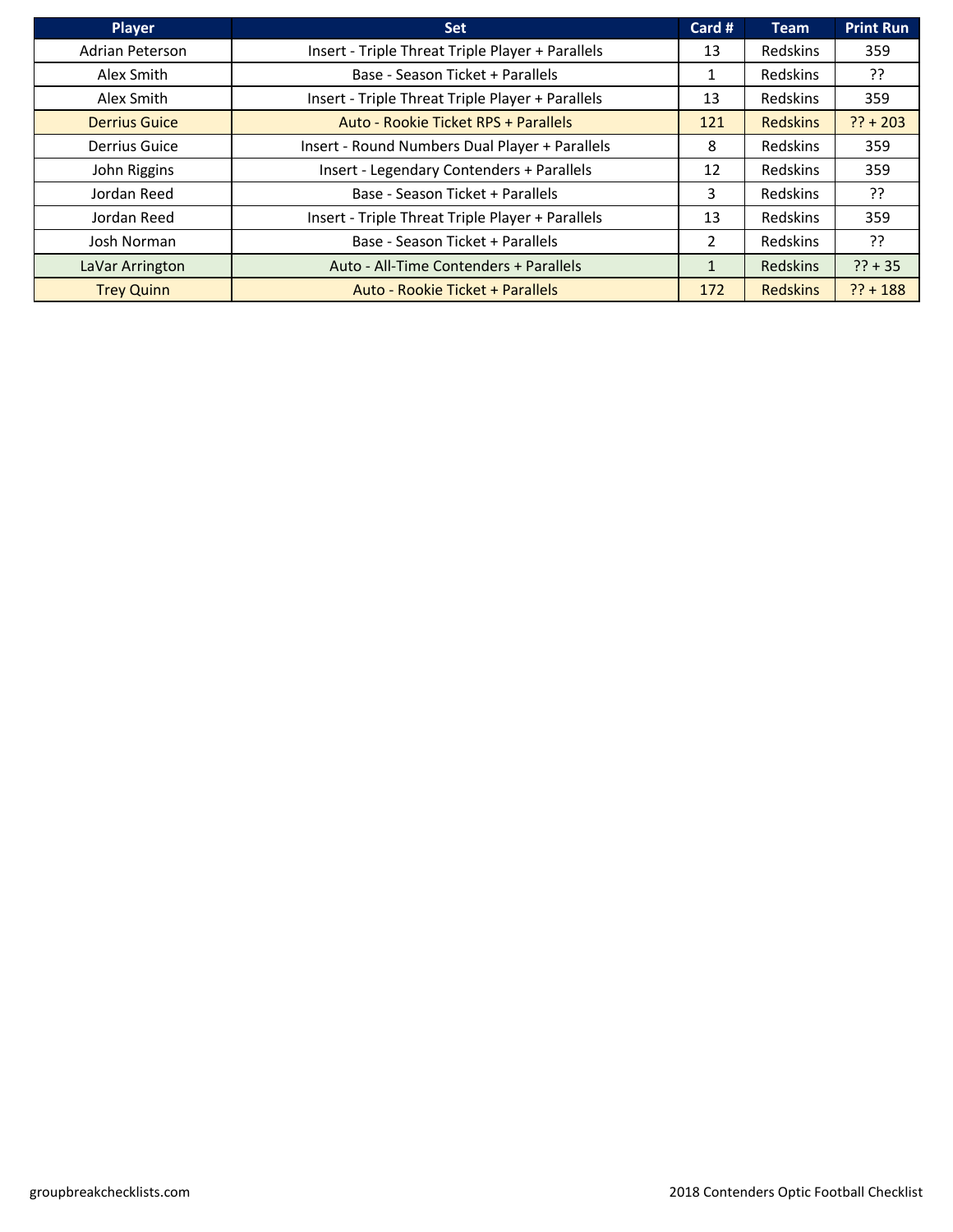| <b>Player</b>            | <b>Set</b>                                         | Card #         | <b>Team</b>   | <b>Print Run</b> |
|--------------------------|----------------------------------------------------|----------------|---------------|------------------|
| Alvin Kamara             | Base - Season Ticket + Parallels                   | 33             | Saints        | ??               |
| Alvin Kamara             | Insert - MVP Contenders + Parallels                | 8              | <b>Saints</b> | 359              |
| Alvin Kamara             | Insert - Triple Threat Triple Player + Parallels   | 16             | Saints        | 359              |
| Alvin Kamara             | Insert - Xs and Os Dual Player + Parallels         | 14             | <b>Saints</b> | 359              |
| <b>Boston Scott</b>      | Auto - Rookie Ticket + Parallels                   | 191            | <b>Saints</b> | $?? + 188$       |
| <b>Drew Brees</b>        | Auto - Player of the Year Contenders + Parallels   | $\overline{2}$ | Saints        | $?? + 13$        |
| Drew Brees               | Base - Season Ticket + Parallels                   | 31             | Saints        | ??               |
| Drew Brees               | Insert - MVP Contenders + Parallels                | $\overline{2}$ | Saints        | 359              |
| Drew Brees               | Insert - Triple Threat Triple Player + Parallels   | 16             | Saints        | 359              |
| <b>Marcus Davenport</b>  | Auto - Rookie Ticket + Parallels                   | 147            | <b>Saints</b> | $?? + 5$         |
| <b>Marcus Davenport</b>  | Insert - Round Numbers Dual Player + Parallels     | 13             | Saints        | 359              |
| <b>Marshon Lattimore</b> | Auto - Player of the Year Contenders + Parallels   | 14             | <b>Saints</b> | $?? + 35$        |
| <b>Marshon Lattimore</b> | Insert - Xs and Os Dual Player + Parallels         | 14             | <b>Saints</b> | 359              |
| <b>Michael Thomas</b>    | Base - Season Ticket + Parallels                   | 32             | Saints        | ??               |
| Michael Thomas           | Insert - Triple Threat Triple Player + Parallels   | 16             | Saints        | 359              |
| <b>Tre'Quan Smith</b>    | Auto - Rookie Ticket RPS + Parallels               | 127            | <b>Saints</b> | $?? + 387$       |
| Tre'Quan Smith           | Insert - Rookie of the Year Contenders + Parallels | 27             | <b>Saints</b> | ??               |
| Tre'Quan Smith           | Insert - Round Numbers Dual Player + Parallels     | 10             | Saints        | 359              |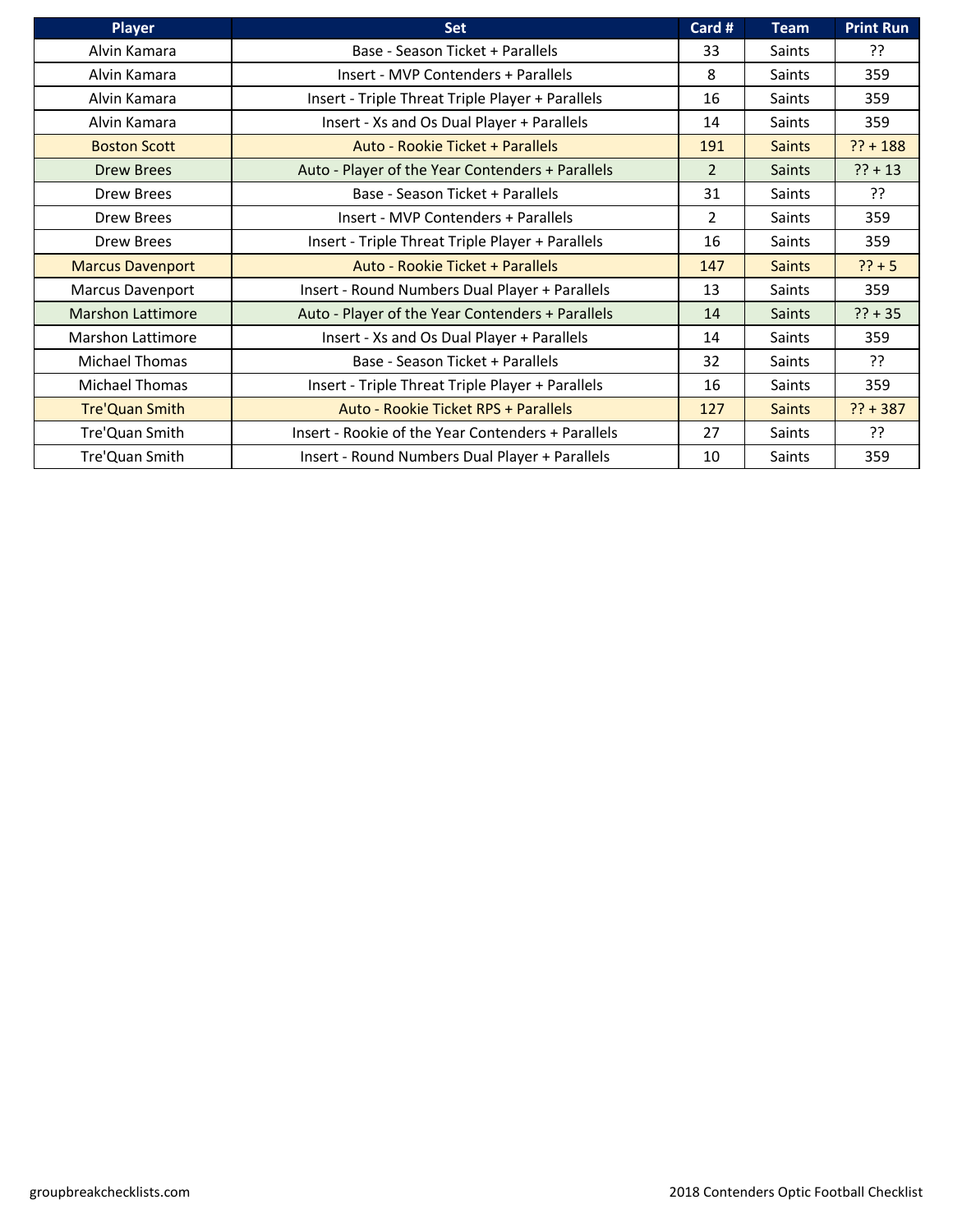| <b>Player</b>          | <b>Set</b>                                         | Card # | <b>Team</b>     | <b>Print Run</b> |
|------------------------|----------------------------------------------------|--------|-----------------|------------------|
| <b>Alex McGough</b>    | Auto - Rookie Ticket + Parallels                   | 193    | <b>Seahawks</b> | $?? + 188$       |
| Doug Baldwin           | Base - Season Ticket + Parallels                   | 11     | Seahawks        | יִ?              |
| Earl Thomas III        | Base - Season Ticket + Parallels                   | 12     | Seahawks        | ??               |
| <b>Rashaad Penny</b>   | Auto - Rookie Ticket RPS + Parallels               | 110    | <b>Seahawks</b> | $?? + 203$       |
| Rashaad Penny          | Insert - Rookie of the Year Contenders + Parallels | 9      | Seahawks        | יִ?              |
| <b>Russell Wilson</b>  | Auto - Veteran Ticket + Gold Vinyl Parallel        |        | Seahawks        | 26               |
| <b>Russell Wilson</b>  | Base - Season Ticket + Parallels                   | 10     | Seahawks        | יִ?              |
| <b>Shaquem Griffin</b> | Auto - Rookie Ticket + Parallels                   | 164    | <b>Seahawks</b> | $?? + 40$        |
| <b>Will Dissly</b>     | Auto - Rookie Ticket + Parallels                   | 199    | <b>Seahawks</b> | $?? + 188$       |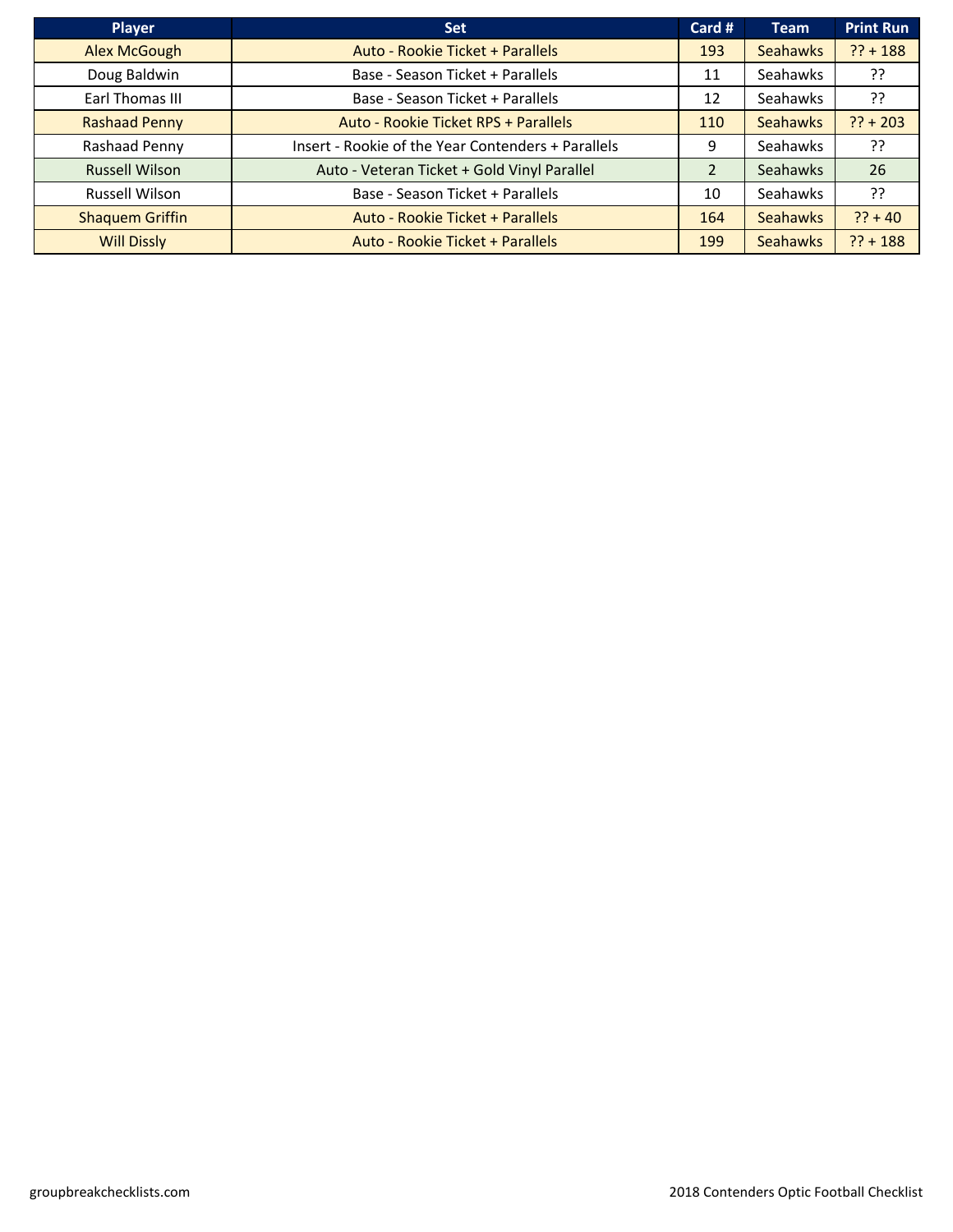| <b>Player</b>         | <b>Set</b>                                           | Card #       | <b>Team</b>     | <b>Print Run</b> |
|-----------------------|------------------------------------------------------|--------------|-----------------|------------------|
| Antonio Brown         | Auto - Veteran Ticket + Gold Vinyl Parallel          | $\mathbf{1}$ | <b>Steelers</b> | 26               |
| Antonio Brown         | Base - Season Ticket + Parallels                     | 17           | <b>Steelers</b> | ??               |
| Antonio Brown         | Insert - Xs and Os Dual Player + Parallels           | 5            | <b>Steelers</b> | 359              |
| Ben Roethlisberger    | Auto - 2004 Contenders Tribute + Gold Vinyl Parallel | $\mathbf{1}$ | <b>Steelers</b> | 11               |
| Ben Roethlisberger    | Base - Season Ticket + Parallels                     | 19           | <b>Steelers</b> | ??               |
| Ben Roethlisberger    | Insert - Class Acts + Parallels                      | 9            | <b>Steelers</b> | 359              |
| <b>Hines Ward</b>     | Auto - All-Time Contenders + Parallels               | 5            | <b>Steelers</b> | $?? + 13$        |
| James Conner          | Base - Season Ticket + Parallels                     | 16           | <b>Steelers</b> | יִ?              |
| James Washington      | Auto - Rookie Ticket RPS + Parallels                 | 122          | <b>Steelers</b> | $?? + 387$       |
| James Washington      | Insert - Rookie of the Year Contenders + Parallels   | 21           | <b>Steelers</b> | ??               |
| James Washington      | Insert - Round Numbers Dual Player + Parallels       | 9            | <b>Steelers</b> | 359              |
| <b>Jaylen Samuels</b> | Auto - Rookie Ticket RPS + Parallels                 | 138          | <b>Steelers</b> | $?? + 387$       |
| Jaylen Samuels        | Insert - Rookie of the Year Contenders + Parallels   | 28           | <b>Steelers</b> | ??               |
| JuJu Smith-Schuster   | Base - Season Ticket + Parallels                     | 18           | <b>Steelers</b> | ??               |
| <b>Mason Rudolph</b>  | Auto - Rookie Ticket RPS + Parallels                 | 125          | <b>Steelers</b> | $?? + 387$       |
| Mason Rudolph         | Insert - Rookie of the Year Contenders + Parallels   | 20           | <b>Steelers</b> | ??               |
| T.J. Watt             | Insert - Xs and Os Dual Player + Parallels           | 5            | <b>Steelers</b> | 359              |
| Terry Bradshaw        | Insert - Legendary Contenders + Parallels            | 8            | <b>Steelers</b> | 359              |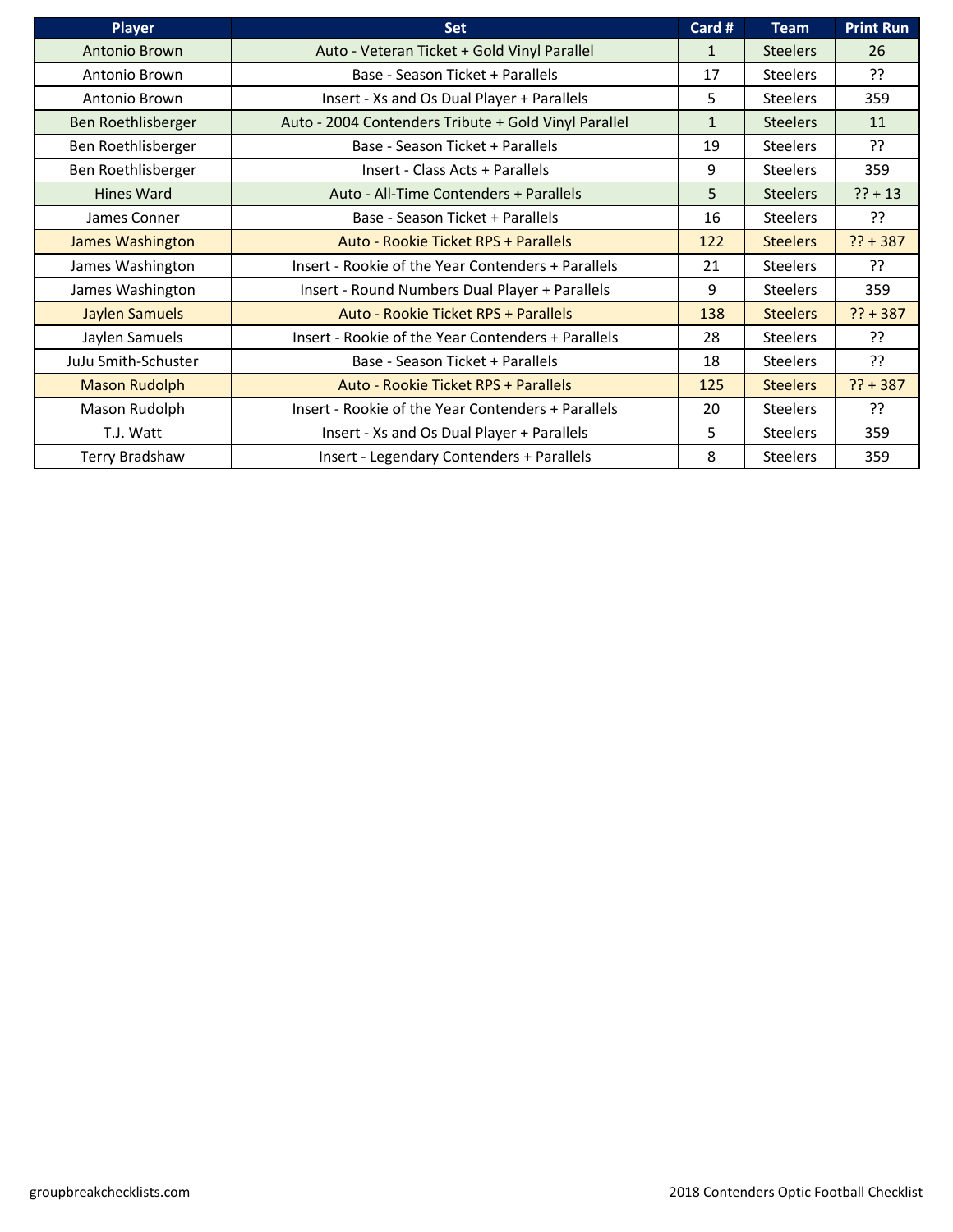| <b>Player</b>        | <b>Set</b>                                         | Card # | <b>Team</b>   | <b>Print Run</b> |
|----------------------|----------------------------------------------------|--------|---------------|------------------|
| DeAndre Hopkins      | Base - Season Ticket + Parallels                   | 58     | Texans        | ַיְ?             |
| DeAndre Hopkins      | Insert - Class Acts + Parallels                    | 4      | Texans        | 359              |
| DeAndre Hopkins      | Insert - Triple Threat Triple Player + Parallels   | 9      | Texans        | 359              |
| DeAndre Hopkins      | Insert - Xs and Os Dual Player + Parallels         | 11     | Texans        | 359              |
| DeAndre Hopkins      | Insert - Xs and Os Dual Player + Parallels         | 19     | Texans        | 359              |
| Deshaun Watson       | Auto - Player of the Year Contenders + Parallels   | 6      | <b>Texans</b> | $?? + 13$        |
| Deshaun Watson       | Base - Season Ticket + Parallels                   | 56     | Texans        | ??               |
| Deshaun Watson       | Insert - Triple Threat Triple Player + Parallels   | 9      | Texans        | 359              |
| J.J. Watt            | Base - Season Ticket + Parallels                   | 57     | Texans        | יִ               |
| J.J. Watt            | Insert - Xs and Os Dual Player + Parallels         | 11     | Texans        | 359              |
| <b>Jordan Thomas</b> | Auto - Rookie Ticket + Parallels                   | 142    | <b>Texans</b> | $?? + 188$       |
| <b>Keke Coutee</b>   | Auto - Rookie Ticket RPS + Parallels               | 128    | <b>Texans</b> | $?? + 387$       |
| <b>Keke Coutee</b>   | Insert - Rookie of the Year Contenders + Parallels | 23     | Texans        | יִ?              |
| Keke Coutee          | Insert - Round Numbers Dual Player + Parallels     | 12     | Texans        | 359              |
| Lamar Miller         | Insert - Triple Threat Triple Player + Parallels   | 9      | Texans        | 359              |
| Tyrann Mathieu       | Insert - Xs and Os Dual Player + Parallels         | 19     | Texans        | 359              |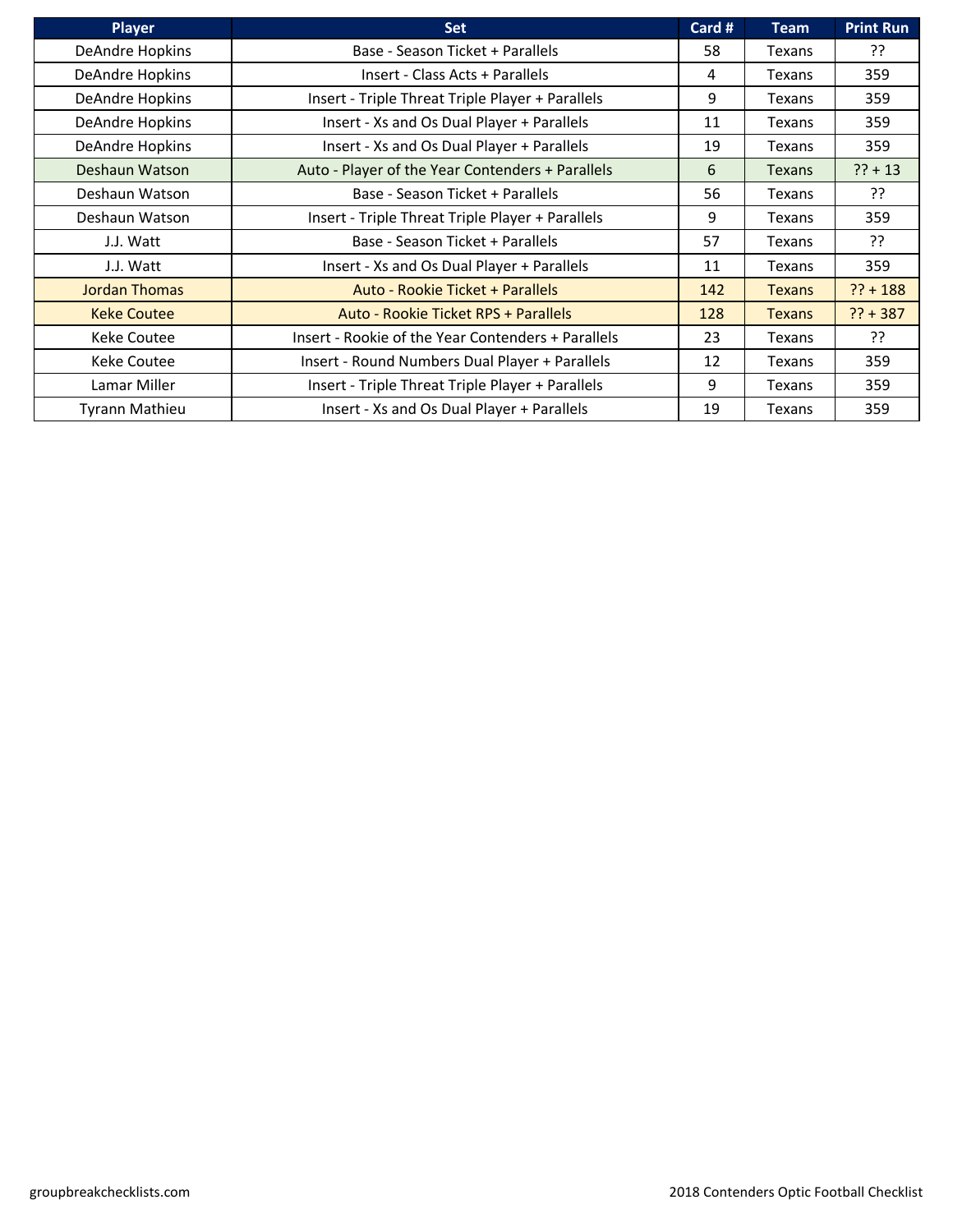| <b>Player</b>         | <b>Set</b>                                  | Card #        | <b>Team</b>   | <b>Print Run</b> |
|-----------------------|---------------------------------------------|---------------|---------------|------------------|
| Corey Davis           | Base - Season Ticket + Parallels            | $\mathcal{D}$ | Titans        | ??               |
| <b>Derrick Henry</b>  | Auto - Veteran Ticket + Gold Vinyl Parallel | 11            | <b>Titans</b> | 26               |
| Derrick Henry         | Base - Season Ticket + Parallels            | 6             | Titans        | ??               |
| <b>Harold Landry</b>  | Auto - Rookie Ticket + Parallels            | 154           | <b>Titans</b> | $?? + 188$       |
| Jevon Kearse          | Auto - All-Time Contenders + Parallels      | 12            | <b>Titans</b> | $?? + 35$        |
| <b>Marcus Mariota</b> | Base - Season Ticket + Parallels            | 4             | Titans        | ??               |
| <b>Rashaan Evans</b>  | Auto - Rookie Ticket + Parallels            | 152           | <b>Titans</b> | $?? + 188$       |